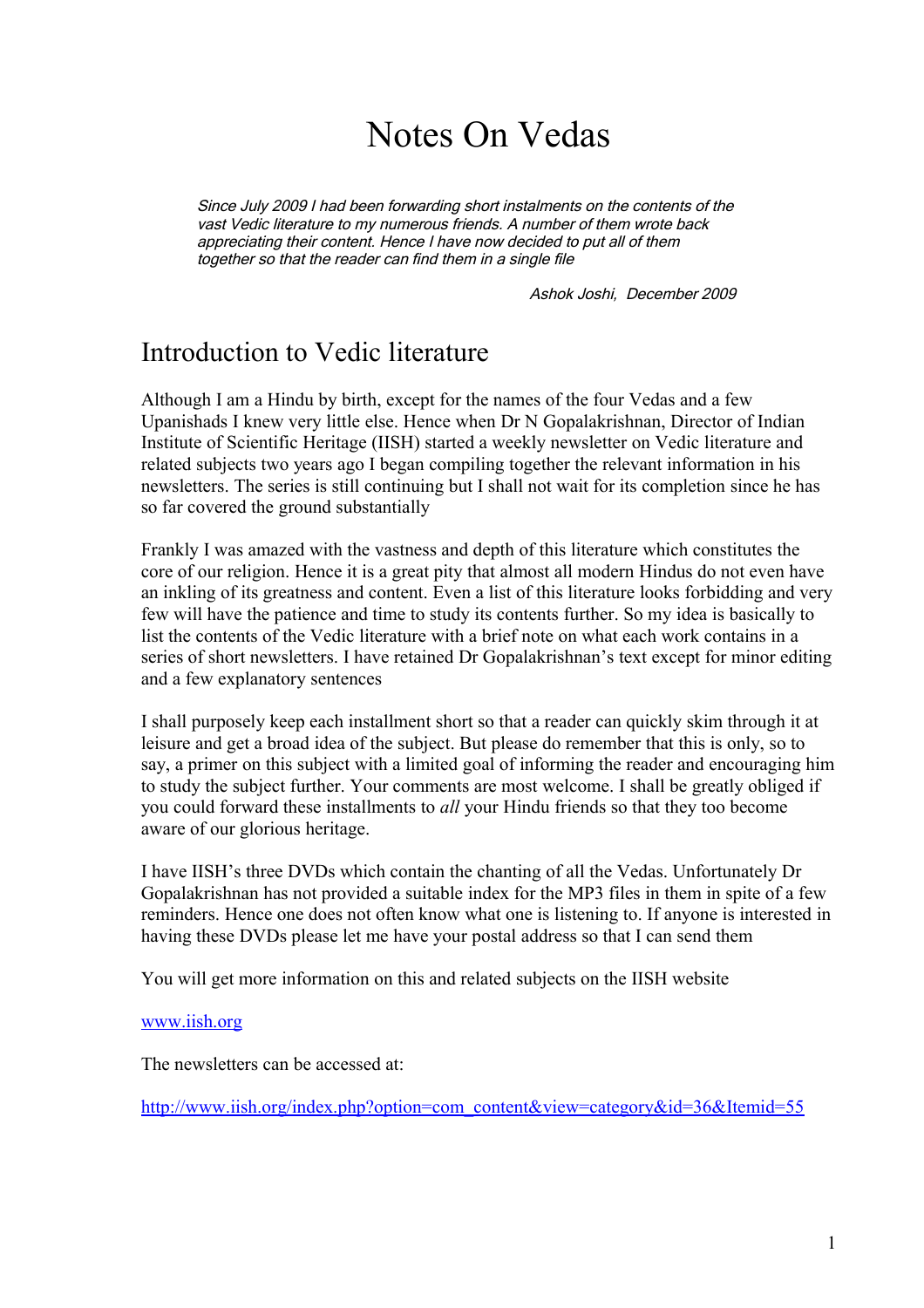## 1.. Direct Vedic Literature

Direct Vedic literature is the base for all Indian cultural books (*Vaideeka saahitya*). They are the Veda, Brahmana, Aaranyaka and Upanishad

\***VEDAS**: There are four Vedas. Rig Veda, Yajurveda, Sama Veda and Atharva Veda. Rig Veda has 25 recensions (branches) Yajurveda has108 recensions; Sama Veda has1000 recensions and Atharva Veda has 50 recensions. The word 'recension', in Sanskrit is known as 'Saakhas'. (Yajurveda is further divided into two streams Sukla Yajurveda having only verses and no prose and Krishna Yajurveda having both prose and verses. Hence in our discussions, sometimes you will see the usage as four + one Vedas = Rig Veda + Sukla Yajurveda,+ Krishna yajurveda + Sama Veda + Atharva Veda ). A summary of the contents of each Veda will be given later

\***BRAHMANAS** are the literature which discuss mainly the Yagas and Yajnaas. They also include a variety of historical facts and truths. They are classified under these four  $+$  one Vedas.

*Rigvedeeya* (means belonging to Rig Veda) brahmanaas are Aithareya brahmana, Sankhaayana brahmana and Kousheethakee brahmana

*Sukla yajurveda* has only one brahmana namely Satha patha brahmana available in two versions. One with 100 chapters belonging to vaajasaneyee maadhyndina yajurveda saakha and other having 104 chapters belonging to Kaanwa yajurveda saakha.

*Krishna Yajurvedeeya brahmana* are two Thaithireeya brahmana and Maithraayaneeya brahmana

*Samavedeeya brahmanas* are many. Few among them are Jaimineeya brahmana, thaandya brahmana, aarsheya brahmana, shadvimsa brahmana, chaandokhya brahmana, saamavidhaana brahmana, abhootha brahmana, vamsa brahmana and samhithopanishad brahmana.

*Atharva* Veda has only one brahmana namely Gopatha brahmana.

\***AARANYAKAS** discuss about the philosophical aspects of life and the rituals to be performed during sanyasa and vanaprastha asrama.

Aaranyakaas are also classified under each Veda like brahmana literature: Rigvedeeya aranyakas are Aithareya aranyka and kousheethakee aranyaka, Sukla yajurveda has no aranyaka, Krishna yajurveda has Maithraayaneeya aranyaka and thaithireeya aranyaka. Sama Veda and Atharava Veda do not have aranyaka, even though their brahmanas contain few aranyaka based subjects .

\***UPANISHADS**: The fourth part of Vedic literature is the Upanishad. They are the essence of Vedas and Vedic messages and are most popular in the Vedic literature. Since they are coming as the end/ last part of Vedic literature, they are known as 'Vedaanthaas' (means which are coming in the end of Vedas. Veda antha = end of Vedic literature). There are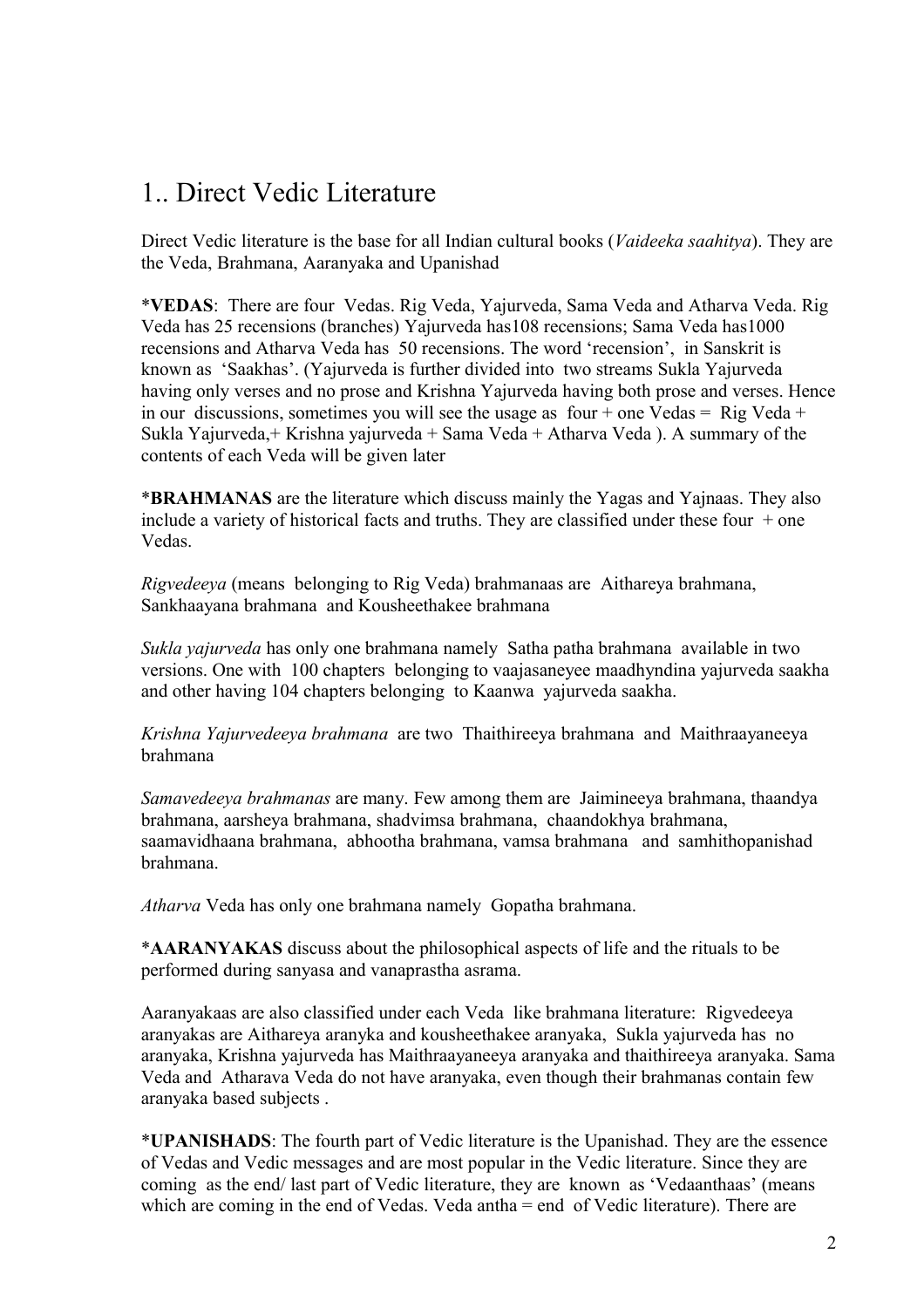many Upanishads of which the most important are 108. These Upanishads are classified under four + one Vedas as follows.

*Rigvedeeya Upanishads*: Aaithareya Upanishad, kousheethakee Upanishad, naada bindu Upanishad, aathma bhodha Upanishad, nirvaana Upanishad, mulgala Upanishad, akshamaalika Upanishad, tripura Upanishad, soubhaagya lakshmi Upanishad, bahvrucha Upanishad. (total ten Upanishads)

*Sukla yajurvedeeya Upanishads*: Eesaavasya Upanishad, Bruhadaaranyaka Upanishad, Hamsa Upanishad, Parama Hamsa Upanishad, Subaala Upanishad, manthrika Upanishad, Thrisikhi Braahmana Upanishad, Niraalamba Upanishad, Mandala Braahmana Upanishad, Advaya Upanishad, Thaaraka Upanishad, Bhikshuka Upanishad, adhyaathma Upanishad, Muktika Upanishad, Thaaraasara Upanishad, Yajnavalkya Upanishad, s'aatyaayana Upanishad, thuriyaatheetha avadhootha upanishad (Total eighteen Upanishads)

*Krishna Yajurvedeeya Upanishads*: Katha Upanishad, thaithireeya Upanishad, brahma Upanishad, kaivalya Upanishad, swethaaswethara Upanishad, garbha Upanishad, mahanaaraayana Upanishad, amruthabindu Upanishad, amruthanaada Upanishad, kaalaagnirudra Upanishad, kshurika Upanishad, sarvasaara Upanishad, sukarahasya Upanishad, thejobindu Upanishad, dhyaana bindu Upanishad, brahmavidya Upanishad, yogathathwa Upanishad, dakshinaamoorthy Upanishad, skanda Upanishad, saareerika Upanishad, yogasikha Upanishad, ekaakshara Upanishad, akshi Upanishad, avadhootha Upanishad,katarudra Upanishad, rudrahrudaya Upanishad, panchabrahma Upanishad, praanaagni hotra Upanishad, varaaha Upanishad,yogakundalini Upanishad, kalisantharana Upanishad, saraswathee rahasya Upanishad (Total thirty two Upanishads)

*Saamavedeeya Upanishads*: Kena Upanishad, chaandokhya Upanishad, aarunee Upanishad, maithraayanee Upanishad, maithreyee Upanishad, vajrasoochika Upanishad, yogachoodaamony Upanishad, vasudeva Upanishad, mahopanishad , sanyaasa Upanishad, avyakta Upanishad, kundika Upanishad, saavitri Upanishad, jaabaala Upanishad, darsana Upanishad, rudraaksha jaabaala Upanishad (Sixteen Upanishads)

*Atharvavedeeya Upanishads*: Prasna Upanishad, Mundaka Upanishad, maandukya Upanishad, atharvas'ira Upanishad, atharvas'ikha Upanishad, bruhadjaabaala, Upanishad, seetha Upanishad, s'arabha Upanishad, mahaanarayana Upanishad, , raamarahasya Upanishad, ramathaapini Upanishad, s'aandilya Upanishad, paramahamsa Upanishad, annapoorna Upanishad, , soorya Upanishad, aathma Upanishad, paas'upatha Upanishad parabrahma Upanishad, thripurathaapini Upanishad, devi Upanishad, bhaavana Upanishad, bhasma Upanishad, ganapati Upanishad, mahaavakya Upanishad, gopalathaapini Upanishad, sreekrishna Upanishad, hayagreeva Upanishad, datthathreya Upanishad, garuda Upanishad, narasimhapoorva thaapini Upanishad, narasimha uttara thapini Upanishad, naarada parivraajaka Upanishad (Thirty two Upanishads)

## 2.. Other Vedic Literature

The Vedic seers did not restrict themselves only to rituals and philosophical discussions. Many branches of arts and science flowered simultaneously. These are listed below. Although their development and compilation commenced during the Vedic period, additions were made to many of these branches even after the format of the four Vedas was finalised by Maharshi Vyasa. They show how vast our ancient literature is and how many fields of arts and science were covered by the ancients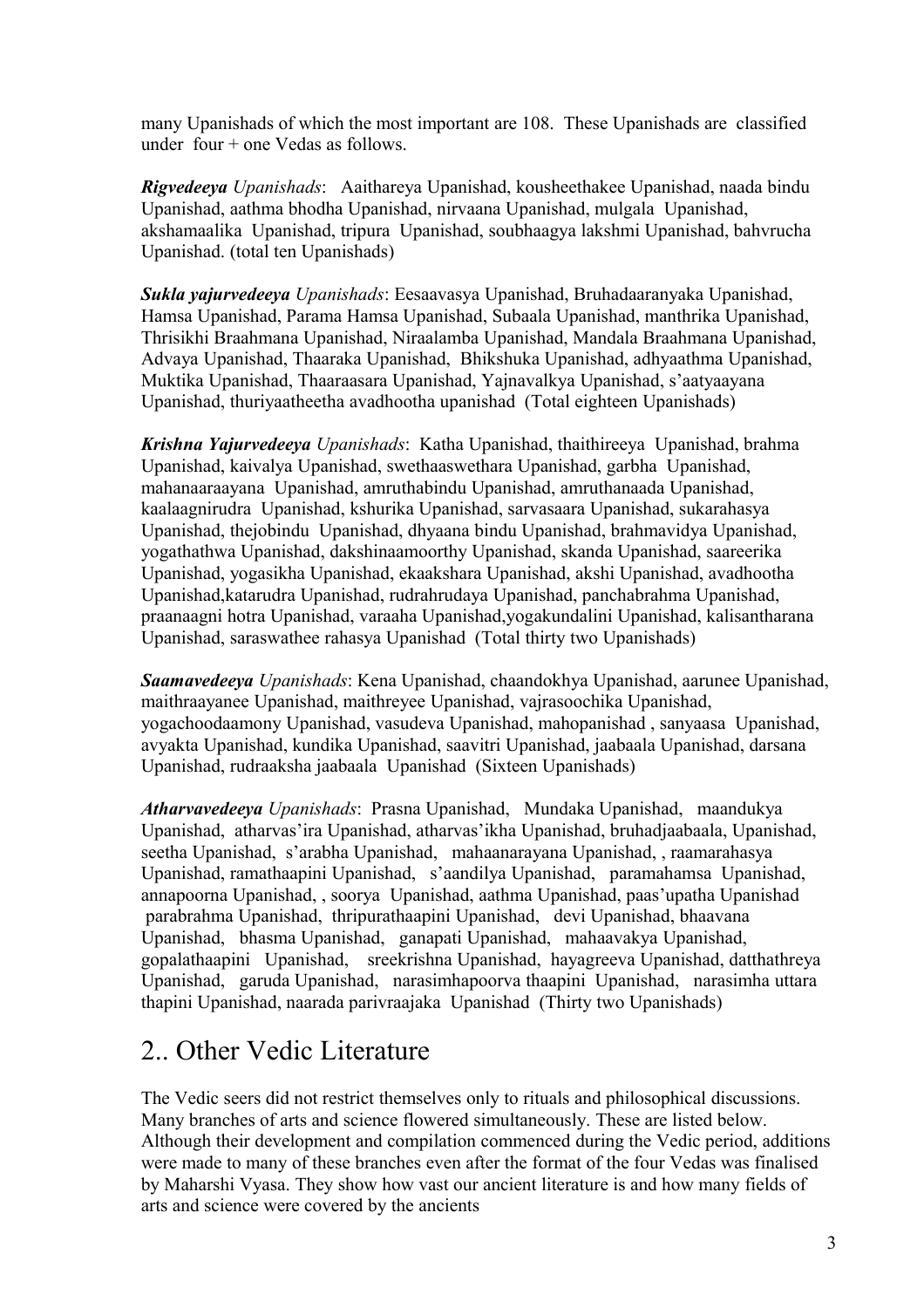### \* Vedangas

There are six Vedangas. They are Siksha, Nirukta, Vyaakarana, Chandasaastra, Kalpasaastra, Jyothisha. A number of books are available on these six Vedangas. It is said that18 books on each Vedanga are available. Even though they are not strictly classified under each Veda, it is known that specific books discusses on specific Vedas.

### \*Upavedas

Next comes the Upavedas which are the subsidiaries of Vedas. In fact they are *scientific* literature which are specified for each Veda. These Upavedas are Arthasaastra, Dhanurveda, Gaandharva Veda and Ayurveda + Sthaapthya Veda. Artha saasthra is economics it is the upaveda of Rigveda. Dhanurveda is the upaveda of Yajurveda, Gaandharva veda is the upaveda of Saamaveda and Ayurveda + Sthaapathya veda(Vaastu) are the upavedas of Atharva Veda.. More details we will discussed later.

#### \*Puranas

After the upavedas comes the Puraanaas. There are eighteen puranaas and same number of upapuranaas. The 18 puranaas are Vishnu puraana, bhavishya puraana, garuda puraana, agni puraana, mahabhagavatha puraana, sivapuraana puraana, markandeya puraana, linga puraana, brahmavaivartha puraana, mathsya puraana, koorma puraana, varaaha puraana, vaamana puraana, skanda puraana, brahmaanda puraana, padma puraana, vaayu puraana, naaradeeya puraana.

There are less important puraanas which are known as upa puranas which are also 18 in number. They are Saamba puraana, devee bhagavatha puraana, kaalika puraana, laghu naaradeeya puraana, harivamsa puraana, vishnudharmotthara puraana, kalki puraana, mulgala puraana, aadi puraana, aathma puraana, brahma puraana, vishnudharmotthara puraana, narasimha puraana, kriyaayoga saara puraana, soorya puraana, bruhad naaradeeya puraana, purushotthama puraana, bruhad Vishnu puraana .

#### \*Darsanas

Darsanaas are separate class of literature which are wrongly described as philosophical texts. They are not philosophy but visions of various acharyaas. Since they are the visions the words darsana (that which is seen) is used. Nyaaya darsana of Gouthama Maharshi, Vaiseshika darsana of Kanaada maharshi, Saankhya darsana of Maharshi Kapila, Yoga darsana of Maharshi Patanjali, poorva meemamsa darsana of Jaimini and Uttara meemaamsa of Maharshi Veda vyaasa. These six darsanaas are known as shaddarsana and one more darsana which is powerful and high standard atheism is by Maharshi Charvaaka known as chaarvaaka darsana.

### \*Epics

There are two more (epics) literature which you all know are the Epics. The Valmeeki Ramayana and the Vyasa Maha Bharatha.

#### \*Smruthis

Smruthies are yet another section sometimes considered as the part of Kalpasaastra, and are classified separately. They are considered separate branch of Indian dharma saastra literature. These smruthies are very important cultural part of the Indian literature connected with the day to day life of Indians. They are Usana smruthi, Yajnavalkhya smruthi, Vishnu smruthi, manusmruthi, aangeerasa smruthi, yama smruthi, athri smruthi, samvartha smruthi,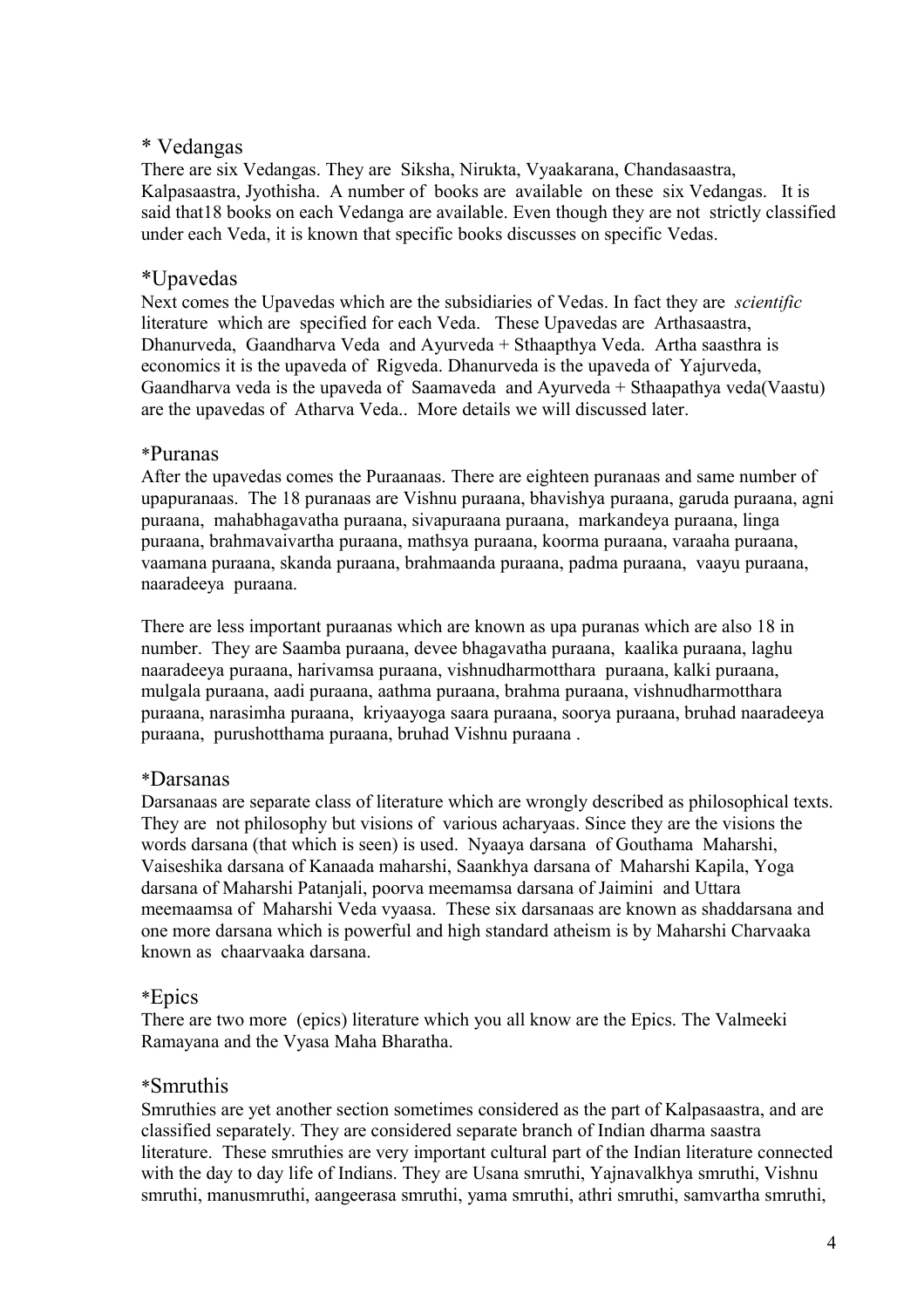bruhath parasara smruthi, bruhath smruthi, daksha smruthi, saathaathapa smruti, likhitha smruthi, vyaasa smruthi, paraasara smruthi, sankha smruthi, gouthama smruthi, vasishta smruthi. There may be many more smruthies but these are said to be less important.

It will be seen from the above that the Vedic literature which has come down to us is enormous even though numerous texts are not available to us at present. We shall now take a detailed look at the Vedas. But before doing that let us summarise the salient points

#### Points to note

\* Vedas are the base of all Indian knowledge.

\* None knows exactly when they were composed so they are known as anaadi.

\* None knows who composed them so it is apourusheya.

\* They were composed by hundreds Vedic Rushies who were known as manthra dhrushtaatra ( those who could see and experience the manthras) .

\* Krishnadwaipayana Veda Vyasa compiled them into four Vedas.

\* The first Veda shows jnaana marga known as Rig veda.

\* second Veda shows karma marga known as Yajurveda.

\* the third Veda guides to the base of arts and music known as Sama Veda

\* the fourth one inform us about common (man's) subjects known as Atharva veda.

\* Brahamanas are the literature which discuss mainly the Yagas and Yajnaas .

\* They also include variety of historical facts and truths

\* All the four Vedas have brahmanas .

\* Satha patha brahmana, Prouda brahmana, Shadvimsath brahmana and Gopatha brahmana are a treasury of knowledge about ancient India.

\*In the Vedic literature, after the brahmanas come the Aranyakas which discuss about the philosophical aspects of life and the rituals to be performed during sanyasa and vanaprastha asrama.

\* We have to go through the commentaries for understanding the Vedas, Brahmanas and Aranyakas .

\* Every word, every line and every mantra has a variety of meaning and what we understand in the first step of reading may not be the real message.

\* Many non-Indians have written commentaries in recent times. They were primarily aiming at confusing Indian mind but several present day writings are good.

\* Try to understand the Vedic literature with the help of books and commentaries written by Indian scholars who do have the knowledge and spirit of the culture of this country.

\* Merely understanding the meaning of the Vedic literature using modern Sanskrit dictionary may not give us what is really needed/expected.

\* Upanishads are the essence of Vedas and Vedic messages.

\* They are vedanthas which comes as the fourth part in the Vedic literature.

\* Understanding them takes time and need patience.

\* Still it is good to understand and work using the message in our day to life to make the life worth living.

\* The Eesaavasya Upanishad is one of the great Upanishads among all the other Upanishads.

## 3a.. The Vedas (General)

What are Vedas? One should analyse the Vedas very carefully even from the meaning of the word. ' Veda' word was evolved from *vid* meaning knowledge. It is another form of vidya. Hence Veda means knowledge. Veda Grantha means the book containing knowledge. Vedas were composed by hundreds of Rishies. The authors of each Veda mantra are known as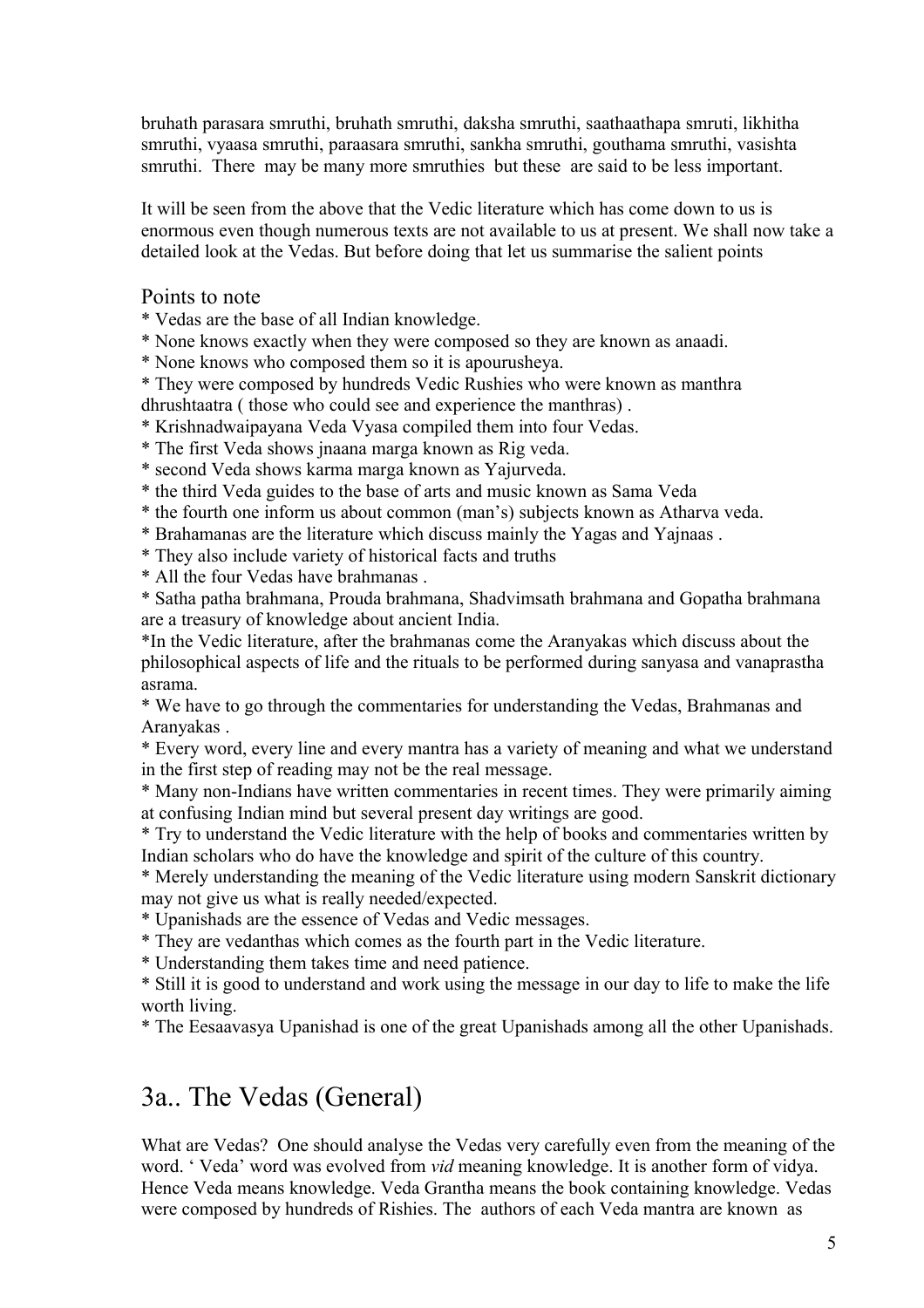Manthra drushtara i.e. those who have *seen* the manthra ( not those who have *heard* manthra). Seeing a manthra means experiencing with inner eyes the realities of knowledge (from within). The Veda mantras were written many thousand years ago. Hence Vedas are known as anaadi ( the days when it was written remain unknown). Vedas are not written by one or a few Rishies ! Various mantras were written by different Rishies and they were compiled by Rishies from Vyasa Kula particularly Veda Vyasa. Krishna Dwaipaayana (meaning the black coloured born in an island) is the famous among Vyasa Kula Rishies. These Rishies are known as Vyasas because they classified the total mantras into four divisions under Rig + Yajus + Sama + Atharva Veda ! (*vyasa* means classifying/separating). Vedas can never never be compared with Bible and Quran because Vedas are Sookthas giving eternal truths without giving stories or explanations. The Vedas give only universal messages………ultimate truths ! Hence Vedic messages are beyond caste, creed, religion, linguistic background, national boundaries. The Veda manthra may either be written in prose or as poems.

#### Types of Mantras

There are four types of mantras. They are Veda mantras (Mantras chanted with sruthies or tunes which are taken from Vedas), Purana mantras (these mantras do not have any sruthi and are taken from 18 puranas or 18 upapuranas), Itihasa mantras (mantras which are taken from either Mahabharata or Ramayana) and Karma mantras (which are literal explanation of what we are doing; it can also be a prayer).

#### Who should chant the Vedas?

There is a belief that Veda mantras should not be chanted by everyone. This belief sprouted only because, Veda mantra chanting has ten difficult sruthies (udaattha, anudaattha, swaritha, repha, hraswa, pracheya, anunaasika, kampa, deergha kampa and plutha). It takes years together for anyone to learn the Veda mantras with sruti. Learning should be started from very young age itself, like 5 / 6 year old. *Learning Veda with sruthi is not that easy and Veda mantra should be chanted only with sruthi, because the sruthi is as important as the message of the mantra.* Hence Vedas are also known as sruthies. If one is chanting without sruthi, it is not good. It may be compared like taking five Saridon tablets when we do not have a headache. It can cause more negative effect than giving positive effect. Hence it is instructed that everyone should not chant Veda mantra. Anyone whether Hindu, Christian, Muslim and ladies can chant Veda mantra provided, they can chant with sruthi. I am specifically explaining the above statement because Veda mantras were not exclusively composed by Brahmins. They were also written by Kashatriyas and other castes. Veda mantras were in fact classified by Vyasa whose mother was a fisherwoman. The Aacharas were not written by Brahmins but by Maheedasa Aitareya who hailed from a Chandaala (Dalit) family.

Many of our great rishies, both modern and ancient, were not Brahmins. This is true even in the case of Avataaras, Lord Krishna and Rama do not belong to Brahmin class. Thus one need not worry too much about the caste / religion /place of origin etc for learning the Vedas. They should only ascertain, whether they have the endurance power to sit and learn the Vedas for about five years, uninterrupted. Remember If the sruthi has gone wrong, even the meaning and the message changes and even becomes negative. Example: in Gayatri manthra '….dhiyo yo na: prachodayaath'. Here, the word /letter Na: if not properly chanted will give the meaning NO instead of US (i.e 'Oh lord Sun do NOT enlighten with dharmic wisdom' instead of 'Oh Lord Sun enlighten US with dharmic wisdom'). I would like to inform you that every instruction given by our Rishies has a specific logic. Unfortunately due to our ignorance and biased approach we think they are all superstition.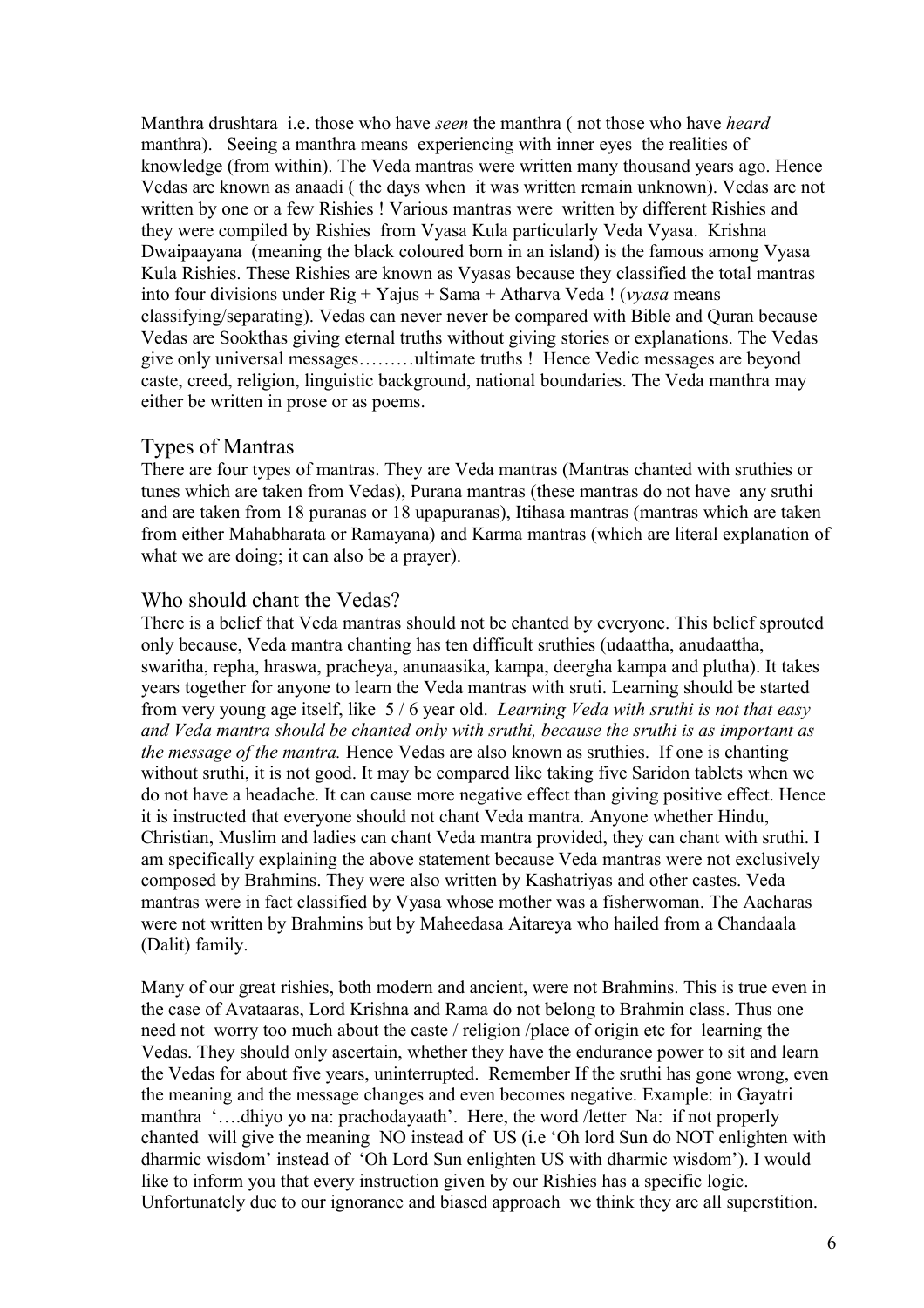Remember that no one is compelling us (including a Brahmin) to learn the Vedas. If we are learning then follow the instructions. This is what they said, but we misinterpret their instruction and say, it is *savarna aadhipatya* and superstition, etc.

## 3b.. The Vedas (General) *(contd.)*

### Why is shruti important?

Detailed studies have been carried out by professors of music from Cleveland University on the Vedic sruthies. Even today lot of research work is going on in this subject. The sruti of all the four Vedas vary and that of Sama Veda is completely different. Veda thrayee means Vedas have been written partly as poems (padya style), prose (Gadya style) and Music (geetha/gaana). This is the actual meaning of Veda thrayee. Some people think that Veda thrayee means Rig veda, yajurveda and sama Veda. They wrongly say Atharva veda is not to be included. This is a superstition or mistake.

For chanting the Veda manthra, it is not compulsory to know the meaning. Chanting of Veda manthra has two merits: one its vibrations which create or the Neurolinguistic effect and the other the message for the mankind. The Neurolinguistic effect is obtained by anyone who listens or chants the manthra in the prescribed tone. This gives a music therapeutic effect by way of producing curative chemicals in the brain. It is well known that more than 20 curative hormones which are curative in nature are produced resulting in balanced brain waves and optimum heart functioning, blood pressure, level of cholesterol and also the level of adrenaline in blood. This effect is being positively utilized while undertaking stress-full work like driving a vehicle, performing mechanical and computer tasks, for reducing the pain of cancer patients, reducing tension and confusion, lowering the BP, calming the brain, reducing head ache, etc. This is particularly useful in the modern life especially for those who perform high tension mental of physical work. Hence using Veda manthra can be termed as manthra therapy. It is not a superstition, nor religion and science mixing, nor retrograding, nor converting a *durachara* into a *sadachara*. It is pure applied science. You can see manthra chanting cassettes/CDs/etc in many cancer hospitals, mental health centers, research laboratories, etc.

We repeat that while listening to Veda manthra one need not know the meaning of the manthra, the therapeutic effect can be derived directly from its sruthi/tone.

### The Vedic Message

The second effect of the Vedas will be derived if and only if you know the meaning of the manthras. Most of India's message to the world/mankind is derived from Vedas prompting some to say that everything is in Veda . Literally this is not correct, but when we go deep into the significance of this statement, we see that almost all knowledge of Indian origin, is directly or indirectly linked with Vedas. It is for this reason that the scholars say that everything is in Vedas.

Vedas differ significantly from other scriptures like the Bible or Quran. They are entirely different in their contents or in the way of presentation. Different sookthas (having 3 to 20 lines with very specific number of letters in each line) known as riks were written by different Vedic sages (they are known as Manthra drushtaara) and the great Rishi(es) from Vyasa kula compiled them into the four Vedas. The vedic messages touch all aspect of human life.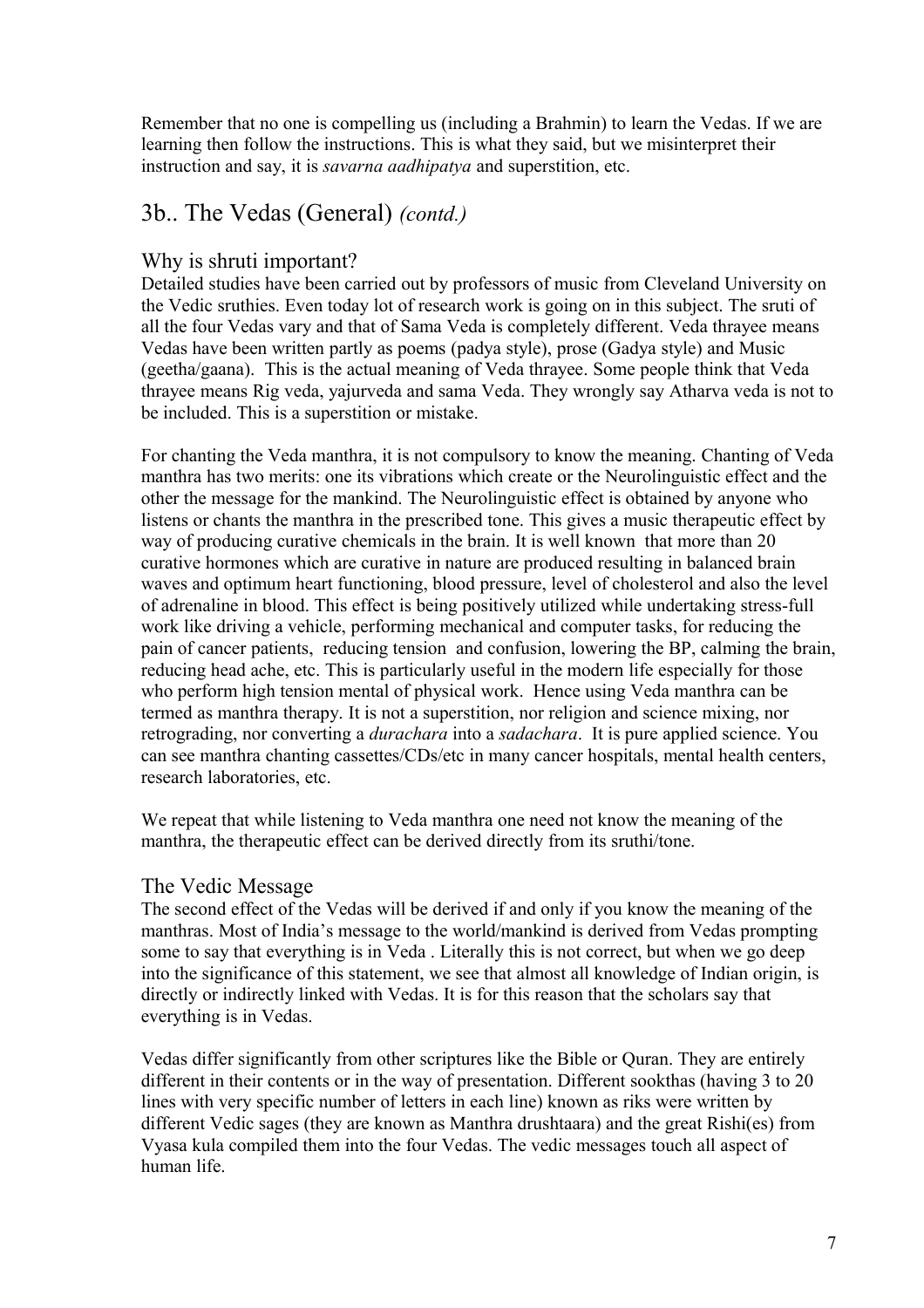There are three types of meanings for each manthra. Hence generally after chanting a Veda manthra, we also chant Om Santhi, Santhi Santhi. The three santhies are *adhyaathma* santhi, *aadhi bhouthika* santhi and *adhi devatha* santhi. Like this there are adhyathma sandesha – aadhi bhoudhika sandesha and adhi devatha sandesa (meaning; message) for each of the Veda manthra. Understanding all these meaning may take a long long time for a student of Veda. Unfortunately without knowing any of these facts many of the so called progressives, atheists and politicians criticize our heritage.

### Compiling and classifying the Four Vedas

Before coming to each of the Vedas, let us try to understand why there are four Vedas. The Veda mantras were composed by more than two hundred Rishies whom we generally call as manthra drushtara, which means those who could see the manthra. They compiled by their own method the mantras on different devathas (Vedic deities) having 24, 28, 32, 36, 40, 44, 48, 52 or 56 letters per line, known as chandas. For example a manthra having 24 letters in one line is said to be composed in Gayatri chanda.

The mantras are also known as sookthas like purusha sookthas, sree sookthas, bhagya sookthas, and so on. Before chanting each sooktha, the name of the Rishi, the chandas and the devatha of the manthra used to be chanted. So, knowing the Rishi, chandas, and devatha of each sooktha is not at all difficult. There are thousands of sookthas composed during different periods, by different Rishies, in different chandas for different devathas . These sookthas /mantras were compiled in Vedas. More than a thousand sookthas are compiled in Rig Veda, some other mantras and also some from Rig Veda are compiled in Yajurveda, few mantras from Rig Veda are chanted with excellent musical tone as songs (Saama gaana) which is known as Sama Veda. Some Rig Veda manthra + some Yajurveda and some other mantras are compiled to form Atharvaveda.

This compiling and classification were done by the Rishies of Veda Vyasa Kula particularly Krishna Dwaipayana Veda Vyasa. Thus we say Veda Vyasa classified the Veda mantras into four Vedas. The base of classification may be defined like this. The message with knowledge (Jnaana kaanda) are compiled in Rigveda. The message which convey jnaana and karma are compiled in yajurveda for performing yagaas, the musical way of chanting as entertainment for the divinity or gods and also for human beings form Sama veda. These Sama mantras are mainly from Rig Veda but are sung with an entirely different pattern to form Sama Veda. The common man's social, political, agricultural, day to day life aspects…etc are compiled as sookthas, exactly in the same pattern as Rig Veda which forms the Atharva Veda . There are many mantras which are present in all the four Vedas some are common for three Vedas, some for two Vedas. Yajurveda is further divided into two. First, Krishna yajurveda samhitha which has both poems/stanzas and prose. The second is Vajasaneyee madhyandina sukla yajurveda samhitha which has only poetical presentation.

We shall next make a broad survey of each Veda before citing examples of a few salient and inspiring verses as well as explaining the method of chanting them

## 4a- Rigveda

Rigveda is the oldest literature of human race. It has been composed by many Rishies and not by one Rishi. The Rig Veda is so known because it is composed of Riks. Riks means two lines of poems with very stringent sruthies / tones to chant. Each suktha may have two or more Riks in it. Those who compose the Veda mantras are known as Manthra drushtara: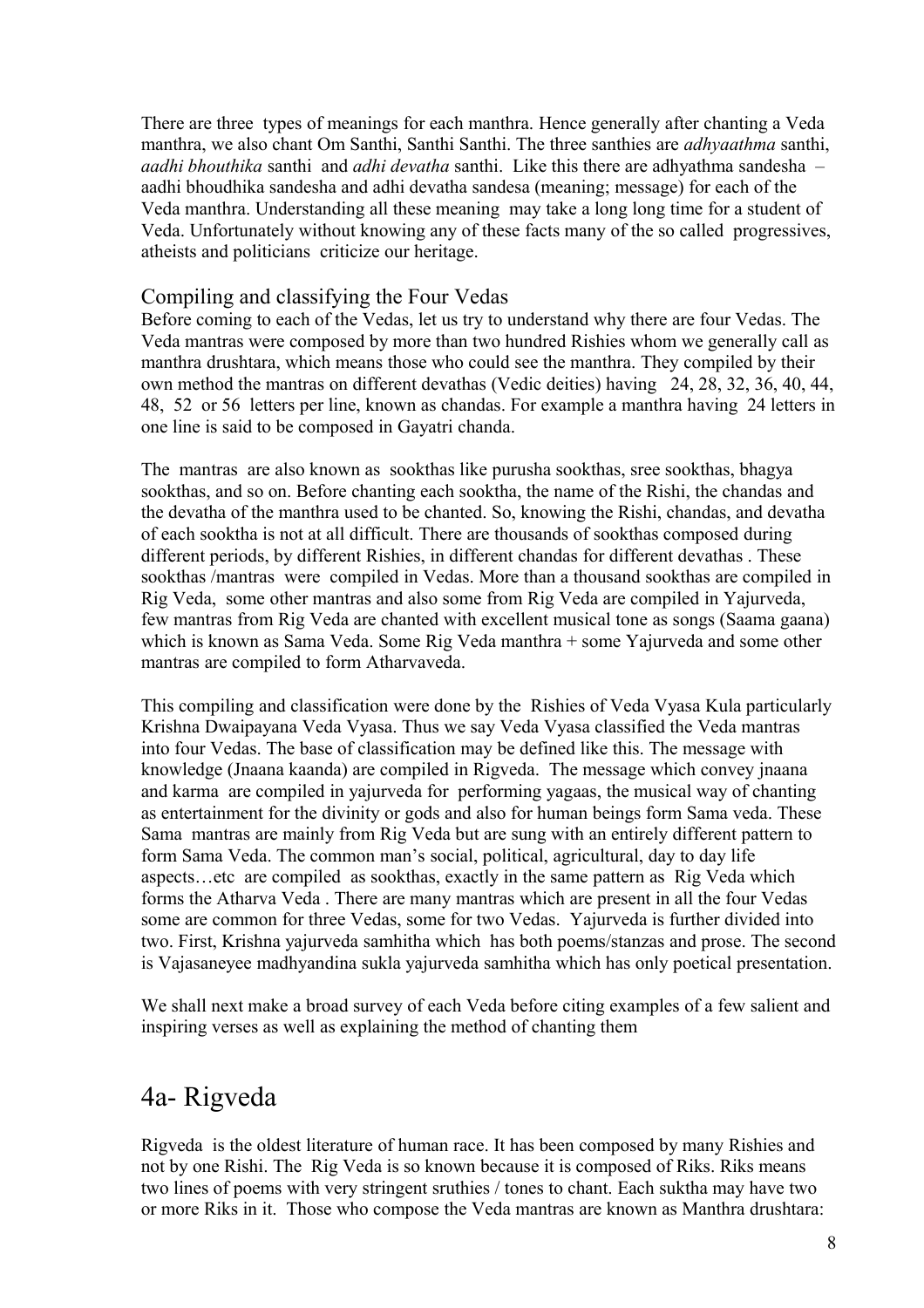means who could *see* the Veda manthra. Majority of the names of Vedic Rishies are not known to us. These mantras were composed over several centuries or even millennia and not at a particular period. The first part of the Rigveda appears to be old Vedic Sanskrit and the last part appears to be modern Sanskrit languages. In short there is an opinion that the first part and second part of Rig Veda manthra are composed in slightly different Sanskrit style. As mentioned earlier, Rishies from Veda Vyasa kula classified/ rearranged the manthras to the present form as seen now in Rigveda. Majority of the Veda hymns are composed by the Rishies of Viswamitra kula during different periods. All the hymns are adoring the Vedic devathas. Rigveda is composed almost fully in poetical style and no prose is seen.

Rig Veda has 25 recensions (sakhas). Only four are now available known as Saakala, Bhaashkala, Saankhyayana, Kousheethakee saakhas. The recensions have only minor variations. These sakhas are wrongly interpreted in English as branches. No! They are recensions. Out of the 25 sakhas only four are available now, the remaining are lost for ever. Each sakha is known in the name of respective Rishies. They are Saakala sakha, Bhaashkala sakha, Saankhyaayana sakha, and Kousheethakee sakha are most important and they are composed or organized in the present status by Saakala, Bhaashkala, Saankhyayana and Kousheethakee Maharushies.

Major difference among these Vedic recensions of Rigveda are in the arrangements of many mantras (Riks) and also in the organization of the Parisishta mantras ( parisishta mantras are those mantras which are not strictly part of Vedas but they are chanted in between Veda mantras as a custom). In different sakhas in some places synonyms are also used like baahubhyam is changed to hasthaabhyam.

The Rigveda mantras are arranged in the Bhaskala sakha as mandala krama. All the mantras of the Rigveda has been included in ten mandala. In the Saakala sakha the arrangement is in ashtaka as the bunch of eight chapters. There are totally 64 chapters and they are arranged in 8 ashtakas.

Few mantras are also rearranged in different sookthas in bhashkala saakha. Very few mantras are missing too. It is interesting to note that a few sookthas, which most probably might have got added during a later period are known as parisishtas and chanted after certain vedic sookthas of a particular adhyaaya in an ashtaka. These parisishta mantras also vary to some extent in bhaskala saakha as compared to saakala saakha. One simple example is given here: In saakala saakha there are 11 sookthas known in the name vaalakhilya mantras, but in bhaashkala saakha only 7 sookthaas are included under this head. the remaining sookthaas are there in the same pattern in this veda but they are not known as vaalakhilya sookthas. Similarly Saankhyaana saakha and Kousheetaki saakha have also got similar type of minor variations.

The Saakala saakha of Rigveda has 193816 words which are composed by 397265 letters. There are 10552 Riks (stanzas) which are composed using 193816 words and they are organized in 2024 vargas. These many vargas are included in 64 chapters (adhyaayaas) and eight each of this form ashtakas and hence Saakala sakha of Rigveda has 64 adhyaayaas or 8 ashtakas.

All these mantras included in 64 chapters of Sakala Sakha are classified in a different method in the Bhaskala sakha of Rigveda (with minor variations) into ten mandalas. The first mandala has 191 sookthas, then in the order from  $2<sup>nd</sup>$  to 10<sup>th</sup> mandalas, respectively 43, 62, 58, 87, 75, 104, 103, 114 and 191 sookthas are present. The number of Riks in each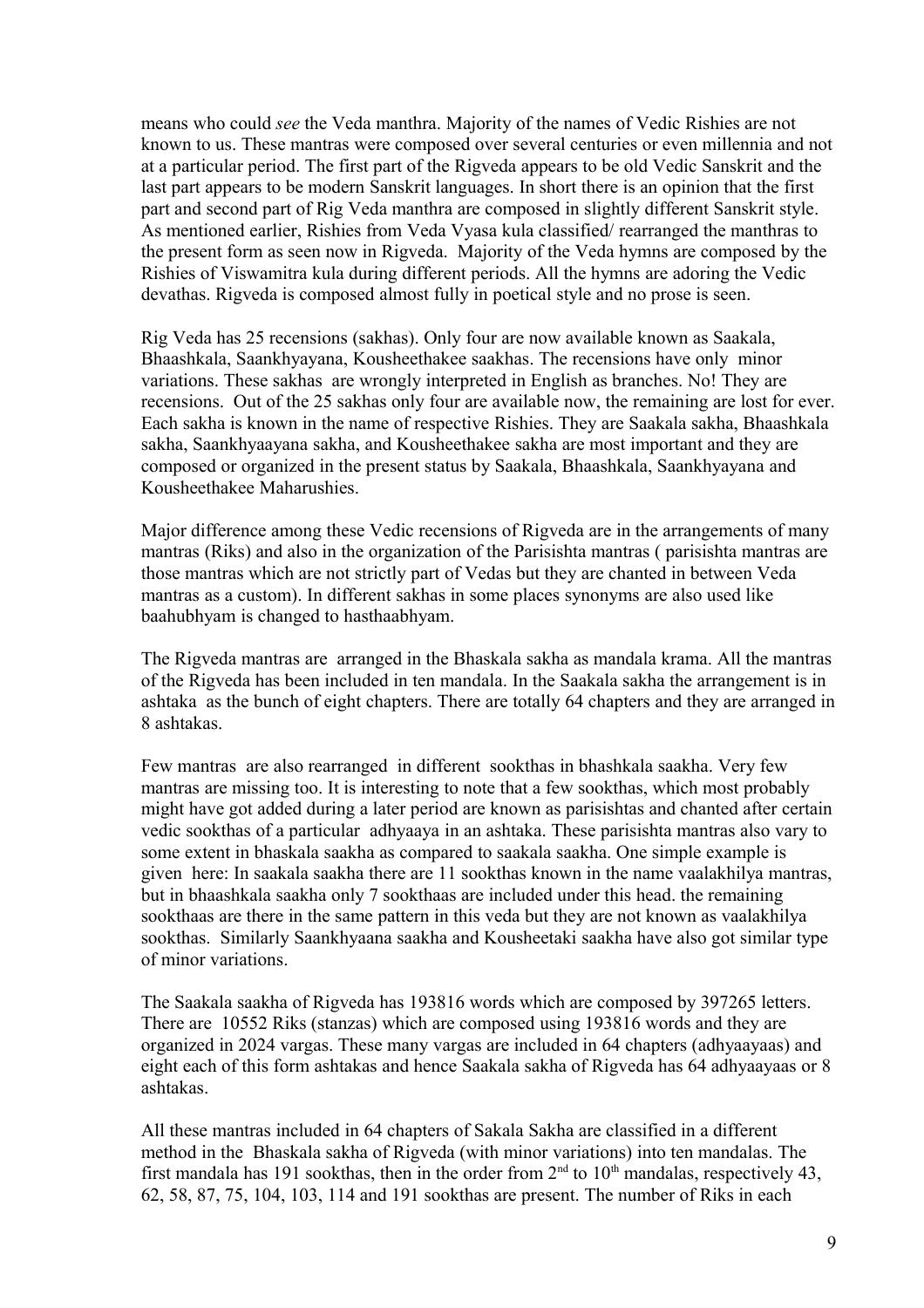suktha or each mandala also varies significantly. Say for example in the first mandala there are 2006 Riks included in 191 sookthas and in the last Mandala has 191 sookthas but consists of only 1754 Riks.

We might have heard the names of some of these Rishies who have composed our puranas, itihasas etc. But we might not have heard the names of majority of the Rishies who composed Veda mantra. However if a researcher would like to go deep into the subject of the 'names' of these Vedic Rishies, he will understand that these names have very special meaning or connotation. Given below are the names of Rishies who composed the Rig Veda. These names are presented here only just to give an awareness on the names of the Vedic Rishies :

Kanwa, Sunssepha, Aangeeras, Praskanwa, Savya Aangeeras, Nodha Gouthama, Gouthama rahoogana, Kuthsa angeeras, Kasyapa, Dhairghathamas, Romasa, Daivodaasi, Ouchadthya, Agasthya, Lopaamudra, Gurthsamada sounaka, Viswamitra gaadhina, Rushabha viswamitra, Utkeela kaathya, Katho viswamitra, Gaathee kousika, Bhartha, Prajapati viswamitra, Vamadefva gouthama, Thrasadsyu, Athreya, Kumara Athreya, Vrusojaana, Vasusrutha, Isha athreya, Gaya athreya, Suthambhara athreya, Dharuna angeeras, Pururathreya, Vaprirathreya, Prayaswantha athreya, Sasa athreya, Viswasaama athreya, Gopayana, Loupaayana, Vasooyava athreya, Bharatha Raja, Viswamithrarathreya, Babhrurathreya, Gaathurathreya, Prabhuvasurangeeras, Athri bhouma, Avathsaara kasyapa, Sadaavuruna athreya, Prathikshathra athreya, Achanaana athreya, Bharadhwaaja, Bharhaspathya, Suhotra bharadwaja, Bharadhwaja, Samyu bruhaspati, Gargya bhradwaja, (Many Rishies of Bharadwaaja kula, Maitravaruna, Vasisthaputra, Viswamanu, Vaivaswatha manu, Medhathithi kanwa, Syaavascha athreya, Naabhakakanwa, Syaavascha athreya, Viroopa angeeras, Thrisoka kanwa, Vasosavya, Ghora karna, Bhaga praagatha, Pragaatha kanwa, Purhanma angeerasa, Haryatha praaagaatha, Gopavana athreya, Kurusutri kanwa, Kruthsa bhargava, Ekadhyunoundhas, Kuseedikanwa, Krishna aangeeras, Nrumedha angeeras, Thirascheera angeeras, Repha kasyapa, Nomobhargava, Jamadagnir bhargava, Sobhari kanwa, Medhathithi kanwa, Hiranyasthoopa angeeras, Darddyachyutha, Bindhurangeeras, Nidhruvee kasyapa, Ambareesha, Yama, Yamee, Yamavaivaswatha, Yaamayatha, Vimada aindra, Vasuka, aindra, Kavasha ailoosha, Lusadhana, Abhithaapa sourya, Ghosha kaakshivati, Suhashtya ghousheya, Saptha guru angeeras, Agni souchika, Gayaplaatha, Vasu karna, Vasukra, Aayaasya angeerasa, Sumitra Vandhyaswa, Beruhaspati Lounkhya, Viswakarma bhouvana, Manyuthaapasa, Suryasaaavitri, Vrushtikaama, Vaikhanasa, Mulagala bharmaswa, durmitra, Vairoopa, Agniyutha, Bhiskshurangeerasa, Atharvana, Vasishta, Hiranyagarbha, Vagamdhruni, Kusika, Parameshti, Sakapootha, Paijavana, Aapsathya, Brahma, Nainruthi, Vairraaja, Vathayana, Aghamarshana, Samvanana, are the Vedic Rishies who composed Rigveda manthra.

I have tried to include almost all the names. Still there can be some omissions. Thus it will be seen that the Vedas are a compilation of insights and devotions of innumerable individuals and not a revelation or message of 'The Chosen One'.

## 4b- Rig Veda *(continued)*

When one reads or chants the Rigveda manthra, just before reading, he is expected to chant the name of the Rishi who composed the manthra, the chandas (chandas is based on the number of letters in each Rik/mantra in the suktha) and also the Vedic deity of adoration (the deity of the manthra). Before starting the chanting, it goes like this : Gaadhino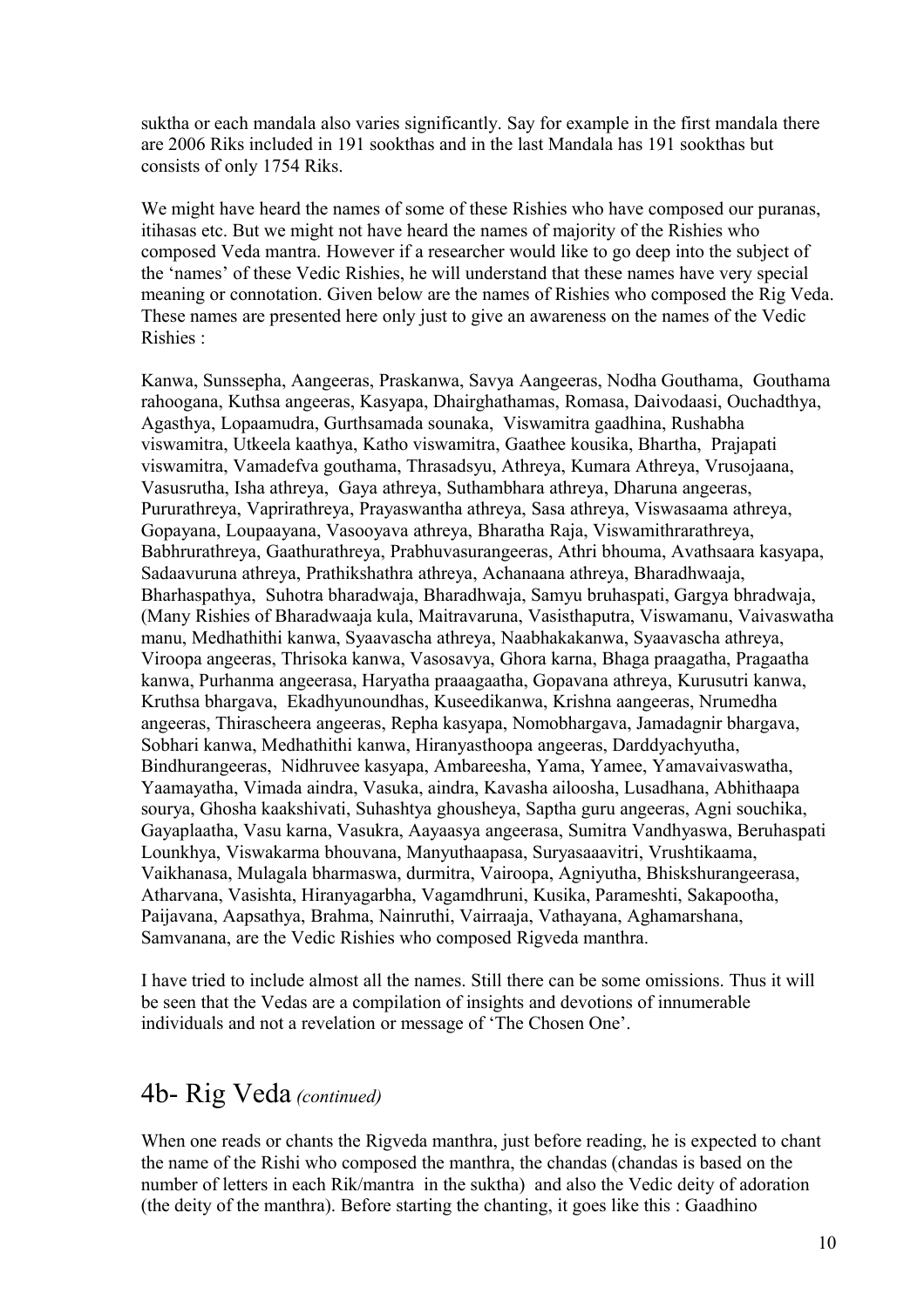viswamitra Rishi, Anushtub chandas: mitro devata….then the Veda mantra is to be chanted. Here the author of the manthra is Gaadhina viswamitra, The chandas is anushtub and the Vedic Deity is mitra (Sun). Aapasthamba Rushi, Jagati chanda Agnirdevata… Here the name of the Rishi, the chandas and the devatha are given in the order. So it is easy to understand who has composed each manthra. There are many mantras composed by the same Rishi. There are also mantras composed by the family members of the same Rishi. In the Rigveda text, you can read the names of the composer of each manthra. More information will follow. Kindly again read the names given earlier to know the names of the composers of the greatest and the earliest literature in the world, Rig Veda.

#### The meanings of Vedic mantras

Every Veda manthra has three types of meaning. These meaning are known as aadhtyaatmika, aadhibhouthika and aadhidaivatha artha. This is the reason why after chanting every Veda manthra we chant three times Om Santhi Santhi Santhi for aadhyatmika saanthi, aadhi bhouthika saanthi and aadhi daivathaa saanthi. How can we understand what are these three meanings ?

Yaskacharya has interpreted three meaning in a different way. Yaajnikam, daivatham and aathmeeyam. When you take the meaning as yaajneekam, then we consider that all whatever is ours we submit them to the divine power. We sacrifice them and get detached from them. The second daaivatha meaning is that we are doing all these for making the god and divine power happy for their blessings as common man does. In the athmeeya meaning we consider the aathma paramaathma relation and look into the spiritual aspect of the manthra. In a nutshell, if a line of mantra on the animal sacrifice is chanted it can have these three meaning.

1. In this meaning the Jeevathma of the animal is getting dissolved in the paramaathma chaitanya which is symbolically explained as animal sacrifice. (aadhi daivatha artha) 2. The animal is the symbol of animal instinct like ego, anger, etc of the man and it is sacrificed or it is also the sacrifice of ignorance of human beings which is characteristics of the animals. (aadhyaathmika artha). There will not be any animal sacrifice according to this, it is only in explanation

3. Aadhi bhouthika artha in which the animal is sacrificed as offering to god / devatha for getting the benefits from the god. ( In old testaments of Bible and also in Quran animal sacrifice is described in every place, including for Bakrid. It is known that in India also during the olden days animal sacrifice was common)

Veda mantras are chanted in all the Vedic rituals where the materials are offered to fire. All the Vedic rituals are known as offering through Agni using the word swaaha. These mantras play very important role in Somayaga, Aswamedha yaga, Putra kameshti yaga, Vajapeya yaga, and many other yaagas. They are also chanted in some special rituals with the thantra.

There are some mantras which are very commonly used, like Purusha sukta, bhagya sukta, Vishnu sukta, Sree Sukta, and so on. They are always chanted. Few mantras are chanted in every rituals. All these mantras are expected to be chanted with ten sruthies (tones) known as udaattha, anudhaatta, swaritha, repha, hraswa, pracheya, anunaasikaa, kampa, deergha kampa and plutha. Three among these are present in Gayatri manthra. In all the three Vedas Gayatri mantra written by Viswamitra is included.

There are many Vedic scholars in India who know the Rig Veda by heart. In fact a person is known as a 'Vedic scholar' provided he can chant a Veda mantra, when asked to chant a line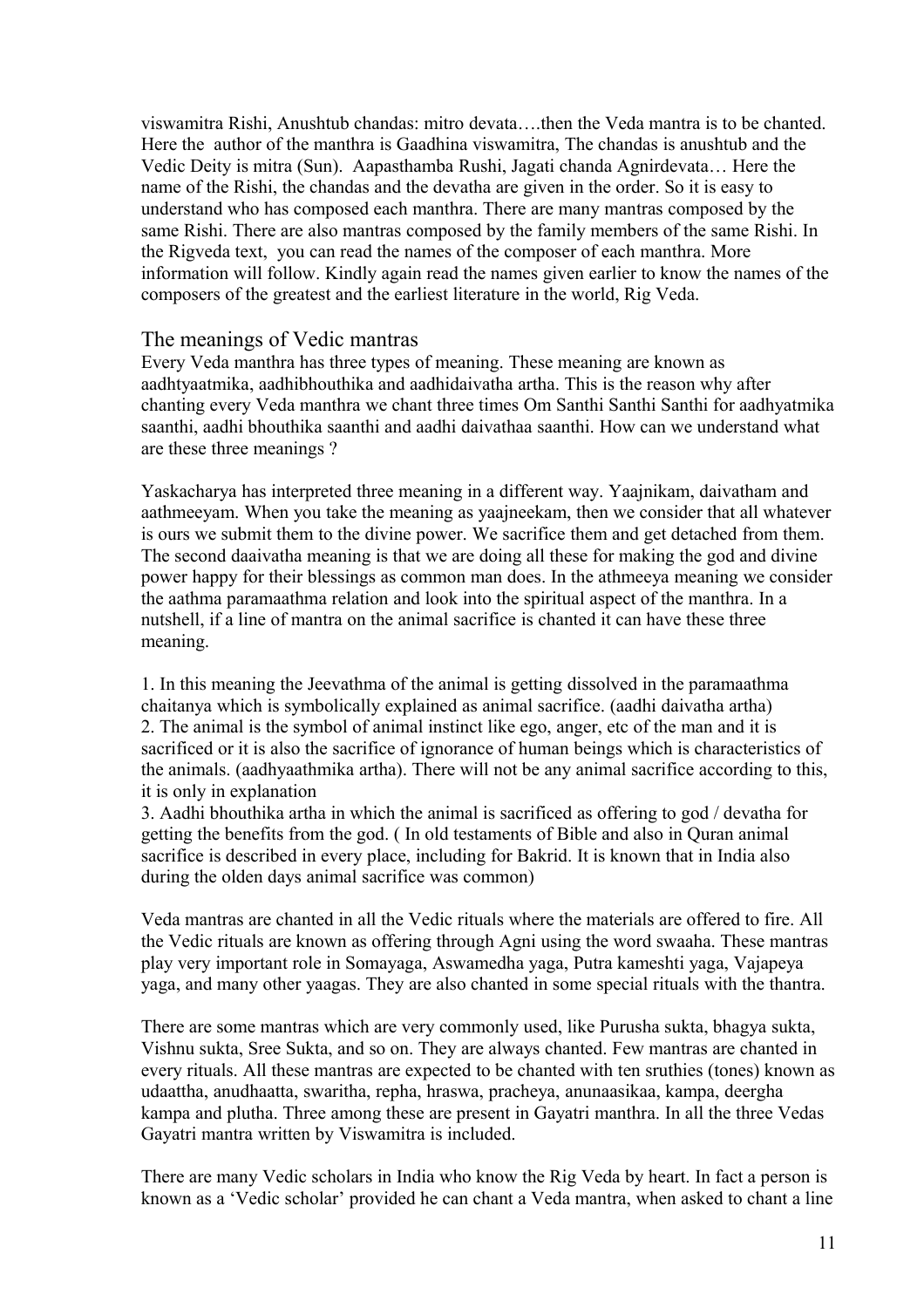or a suktha from anywhere from the Vedic text, from any chapter at any part . Say for example: the 6th ashtaka, 3rd chapter, 9th sukta. If it is told to chant like this, the scholar is expected to recollect this mantra and chant. So learning Vedas is not done just like that.

Excellent examination procedure is also adopted for verifying the knowledge of the Vedas, by the examiners. The method of chanting the Veda mantra by Kerala Namboothiries is known as Sounaka siksha method. The method followed by Tamil/ Karnataka/Telugu Vedic scholars is known as Yajna valkhya sikhsa and the scholars from North India and Maharastra chant Veda in Narayana Siksha. If a person having no background of Veda mantra listens to these three ways of chanting he can never know that all are chanting the same mantra in three different method without any change in even a line.

## 5a- Yajurveda

Now we shall go through the Yajurveda samhitha which is the second Veda in the series of the Vedic literature . As mentioned in our earlier messages, the Rig Veda gives the Jnaana kaanda, Yajurveda gives the karma kaanda, Saama Veda gives the arts and related subjects and the Atharva veda gives the social and related messages / concepts/ bases. In short all the Indian literature connected with jnaana kaanda have their base on Rig veda, and all the karma yoga based messages and literature can be seen directly linked with the Yajurveda. The sapatha swara. thaala, vaadya, mela, raga, keerthana, gaana, sruthi, laya and so on have their basic principles in the Saama veda chanting . All the social concepts, family bondages, nation, agriculture, diseases, medicines, satru naasana, success in the battles, etc are the subjects given as mantras in atharva veda.

### Recsensions

In yajurveda, it is said that there are more than 100 recensions. Each of the recensions has further branched into branchlets. Hence yajurveda is known as yajurveda vruksha (Yajurveda tree). Even though it is very difficult for a common man to understand, let us just glance through the names of the yajurveda texts recensions. Aalambi, kalinga, kamala, ruchaabha, aaruni, thandya, syaamaaayana, kata, kaalaapi are the prime saakhas (recensions).

From among this, the kata saakha has been further expanded by various rushies into charaka kata, aahwaraka kata, bhrajishtala kata, kapishtala kata, chaaraayaneeya kata, praapya kata swetha kata, swethaswethara kata, oupamanyava kata, paathaandineya kata and maithraayaneeya kata, pinjula kata, oudala kala, sapicchala kata, mudgala kata, srungala kata, soubhara kata, mourasa kata chuchu kata, yoga kata, hapila kata, bhousala kata, ghosha kata, jrumbhakata kata etc

To illustrate the further branching of each saakha let us consider the kaalaapi saakha. It has been further expanded into haaradraveeya, cchagalina, thoumburuvina, oulupina saakha. Similarly the above mentioned maithrayaneeya saakha has further grown into maanava, vaaraaha, dundubha, aikeya, syaama, syaamaayaneeya, haaridraveeya. The latter haaridraveeya saakha has further grown into aasurina, gaargya, saarkaraakshya, maarga, vaasaveeya.

I know well that it is impossible for you to remember these names and how the classification and sub-classification of Yajurveda has been made. However what each of us should know is that the Yajurveda book (samhitha) is not a single book, but it is several books written by many many rishies over several thousand years. In the present day for the common man's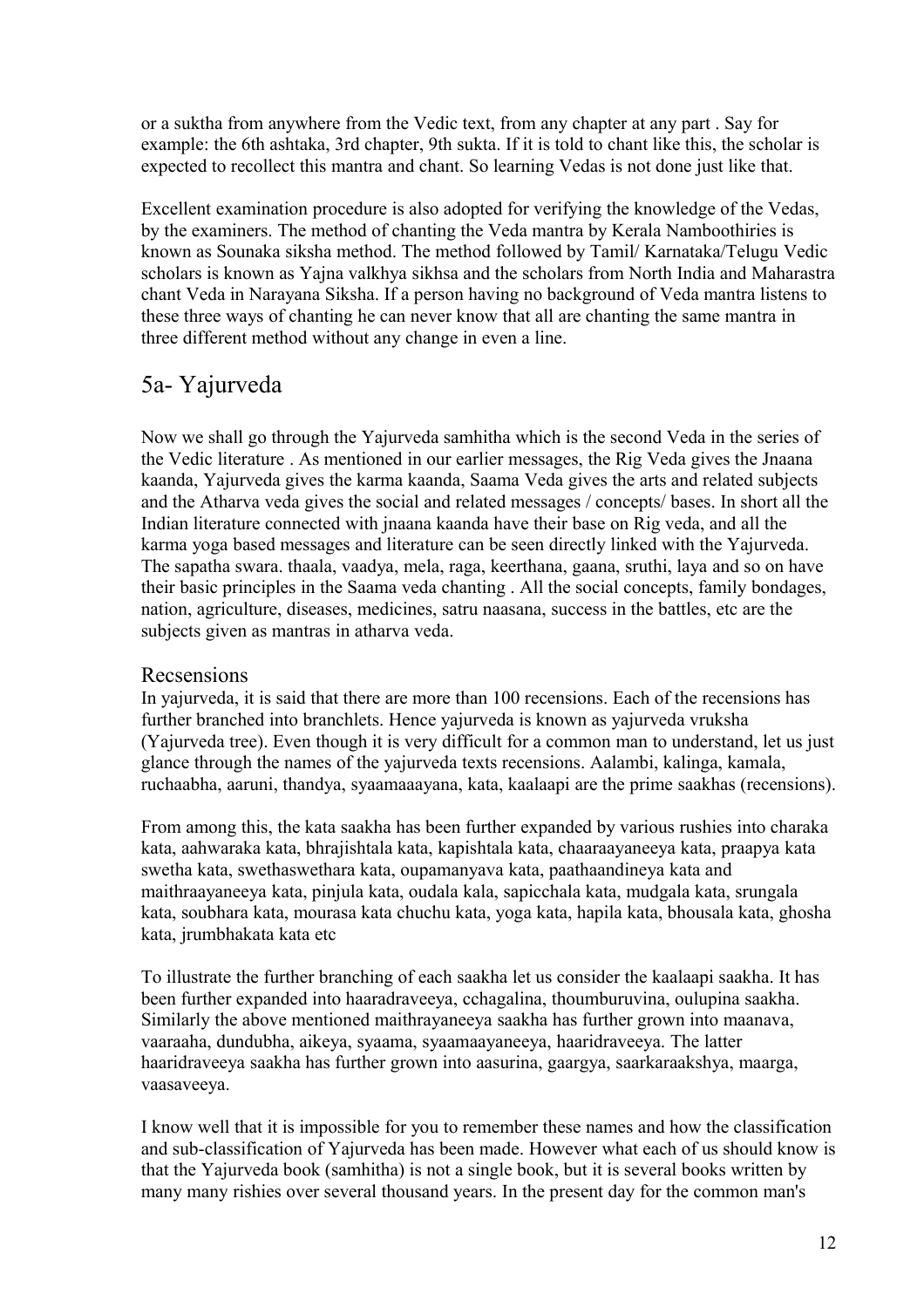understanding we need only know that the yajurveda is classified into two saakhas as sukla yajurveda which has forty chapters and composed fully in the poetical style without and prose. Only two books are known in this saakha: Vaajasaneyee madhyandina yajurveda samhita and Kaanwa samhitha. All other saakhas mentioned above come under Krishna yajurveda which are known to have both prose and poems.

The kaanwa samhita and vaajasaneyee samhitha of sukla yajurveda do not differ significantly whereas all the saakhas (recensions) of the Krishna yajurveda differ significantly in its composition. There are some manthras which are common in Rig Veda and yajurveda. The number of Rigveda manthras varies in different yajurveda saakha.

In prose and the hymns, the mantras are presented in such a way that they are to be used directly for performing yaagaas or sroutha karmas. In Rig veda the Vedic hymns were presented as compilation where the manthras can be used for different purposes depending upon the message of the manthra. In Yajurveda depending upon the message of the manthra they are used for a SPECIFIC PURPOSE that is for a specific karma. All these manthras do have a role in karma kaanda that is a ritual. Hence we say yajurveda is compiled for performing yagaas.

#### Sukla Yajurveda

There are two recensions for sukla yajurveda known as Vaajasaneyee maadhyndina yajurveda samhitha and kaanwa samhitha which do not vary significantly. Almost 95 % of the hymns remain the same in these two recensions. The vajasaneyee maadhyandina saakha followers are known as vaajasaneyins and those who follow kaanwa saakha are known as kaanwas in the Vedic scholars circle. Both the Vedic recensions have forty chapters in the book. In both the saakhas the last chapter is the well known Eesaavaasya Upanishad. Let us just glance through the arrangements of the hymns in vaajasaneyee maadhyandina yajurveda samhitha: Do not worry even if you could not understand anything. This is just to inform you that we cannot understand anything unless we go deep into the Vedas. That is the reason why our ancestors have decided to inform us that everyone need not learn Vedas. It needs a thapascharya and a life long sacrifice of time, energy, money and brain.

In vaajasaneyee samhitha the first two chapters are darsapoorna maasi yaaga, 3rd  $& 4th$ chapter chaathurmaasya customs, agnyaadhaanam and agniupasthaanam for the yaaga (making and consecrating the fire in yaaga saala). In the fifth chapter the preliminary steps of yaaga to extracting soma rasa are narrated as manthra part. From the reception of the guests and priests to consecrating the yoopa in yaaga saala are explained as hymns in 5th chapter then upto 9th chapter extracting soma juice, savannas for each day upto third day of yaaga, In the 9<sup>th</sup> to 14<sup>th</sup> chapters special rituals connected with vaajapeya yaaga, raajasooya yaaga soutraamani yaaga ritual, etc are specially explained as manthras. After wards upto 22nd chapters are explained as mantras, the most important rituals of the yaagas. From 23rd to 25th chapters, aswamedha yaaga manthras are compiled. Upto 30th chapter the fifth day rituals and a special ritual known as soutramani are explained as manthras. Upto 39th chapter various manthras connected with rituals like gharma, pravargya,sambharana proshana,prayaschittha, puroshaada kriya, pithrumedha, etc of various types of yaagas (which is beyond the scope of this abstract presentation ) are given. The 40th chapter is as explained earlier, the eesaavasya upaishad. More than 50% of the yajureda manthra are directly or indirectly connected with rigveda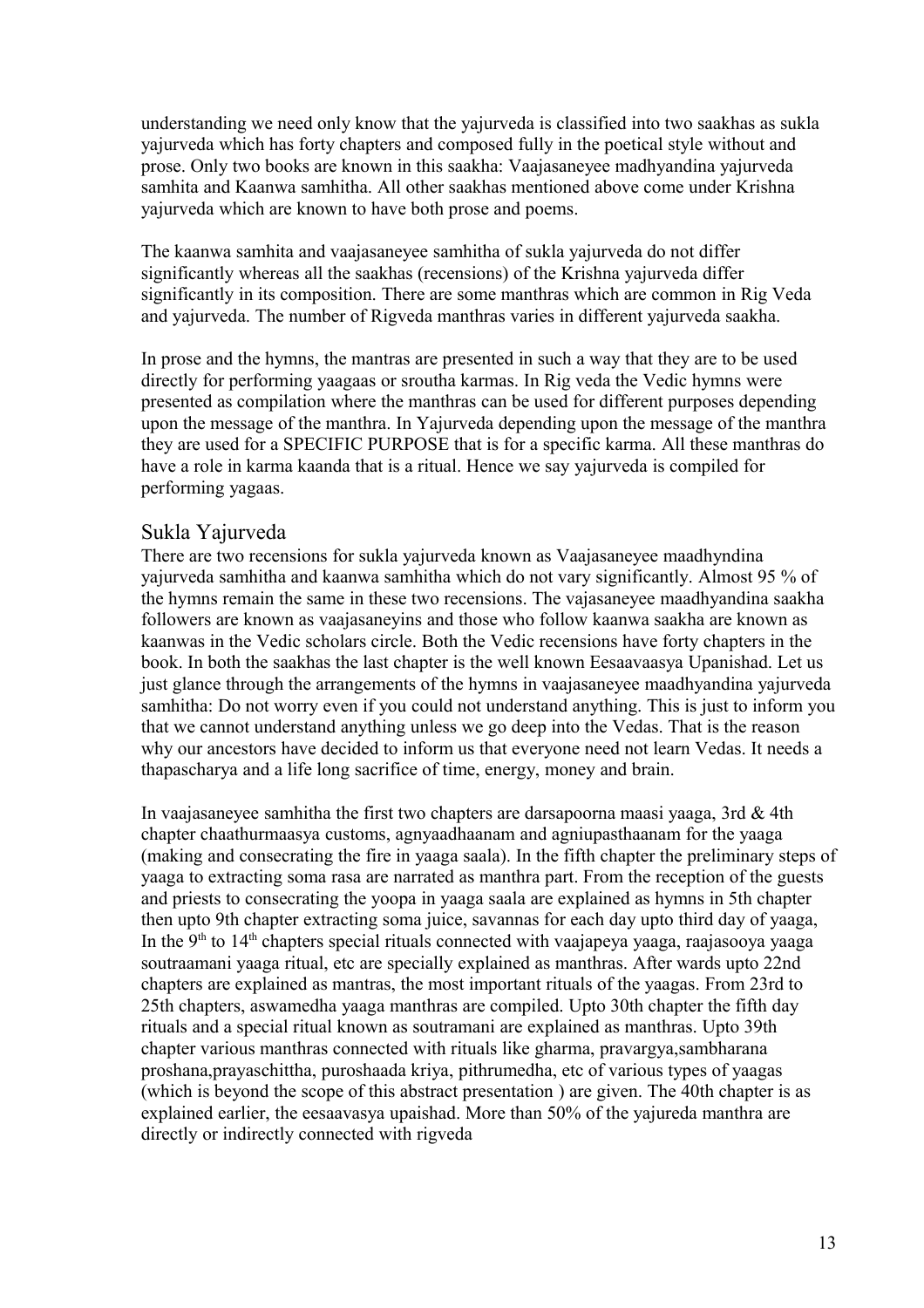## 5b- Yajurveda *(Continued)*

### Benefits of chanting manthras

Now the question is how we will know which, when, how, where, these manthras are to be chanted . In Yaajurveda, when manthras are chanted in the yaaga / yajna, the message is made very clear directly or indirectly as in a prayer. Thus, if a systematic analysis of the yaaga customs and rituals is done in order to understand the meaning of that ritual, you will definitely get the message of the manthra which can then be recited in our day to day life.

What are the present day use of the mantra? These mantras are being learned and taught as the key words in conveying deep messages connected with management principles, health information, values in the family and society, scientific knowledge, psychological benefits, etc. Ancient Indian method of learning the manthra by heart had an advantage that, it can be quoted at any time at any place to anyone which convey excellent messages as subhashithams. So learning mantra has many advantage provided it is used rationally, logically and scientifically.

Many doctors in the West are advising the patients suffering from BP or psychosomatic problems, to listen to mantras while sleeping, working, driving etc. It is also common everywhere to chant/ listen specific mantra while doing pranayama, yoga, morning or evening walk and even while dong modern exercises. Your religion, caste, vision, language, political background etc will not have any bearing on your chanting or listening to a mantra. Even you need not have to have faith in mantras for listening to them.

But if you can spare few minutes, it is easy to understand which manthra is to be chanted at a particular time/occasion and also about its meaning. Remember mantras can be chanted by anyone. If possible it should be chanted with sruti or the Vedic tone for getting the excellent effect.. The best way is to listen instead of chanting with a wrong sruti. One should remember that learning to chant a manthra takes lot of your time, or even a part of life time. But listening is the best because you can do it from CDs and cassettes. Yajurveda is the source of many mantras which may be applied in our day today life, because they convey the message when and where each mantra is to be chanted.

#### Which mantras to chant?

Some of our readers have asked a few questions on the mantras. The answers are: those who want to chant mantras can chant Gayantri manthra, Mruthyunjaya manthra, the five saanthi mantras of Upanishads, purusha sookthas, Bhagya sookthas, Narayana sookthas, Rudra sookthas, Rudhra and chamaka, Upanishads, etc. Preferably listen to those mantras before learning them (if you are learning without the help of a teacher). Every one can chant/ learn the mantras preferably morning and evening, sitting in pooja room or a clean place. Make sure that the chanting is done with clear sound and slowly and steadily.

The Britishers who translated or interpreted the Yajurveda has given the name for sukla Yajurveda as white Yajurveda and Krishna Yajurveda as Black Yajurveda. Unfortunately many publishers follow the same method even today. Remember that there is neither black nor white in Yajurveda. This is a glaring example of misinterpretation of Sanskrit words into English and vice versa.

I have informed you that in Vajasaneyee maadhnadina samhitha of Sukla Yajurveda has 1975 mantras which are hymns and composed in poetical style. Sree Rudra and Chamaka for performing many Rudra yagas are the part of this book. There is another recension of sukla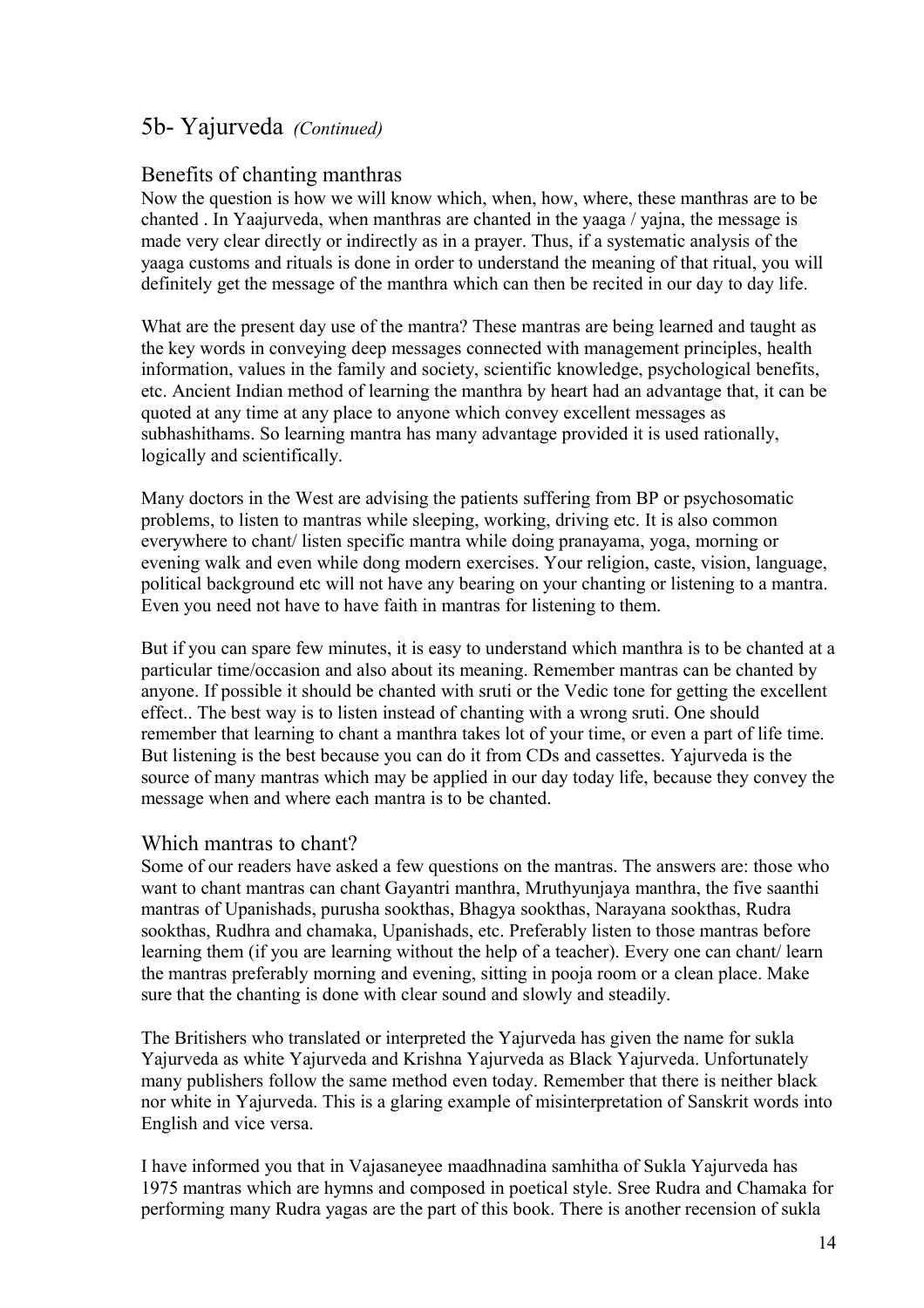Yajurveda known as Kaanwa samhitha in which major variations are not seen except in the number of a few mantras, the number of chapters and other contents remain the same without much variations.

Thaithireeya samhitha is the part of Krishna Yajurveda which has both prose and poems. But all are chanted with the Vedic sruthi. The thaithireeya samhitha is classified into kandas (parts) and each kaanda has further been classified into prapaatakaas. Each prapaataka describes each ritual in yaagas.

### Yaagas

One should remember that there are two type of yaagas. The yaagas which are performed for prosperity and fulfilling all the wishes and needs of the life. Make the life happy with all the luxuries through the yaagas which are known as kaamya yaagas or Kamyeshties (Ishti means yaagas). Some of the yaagas are performed purely for attaining moksha (in other words for attaining heavenly abode) which are known as moksheshti . Moksheshties are for relinquishing the earthly life and slowly preparing for giving up the earthly life.

Yajurveda elaborately describes all that are connected with the construction of the yaaga saala, each and every ritual connected with making of the fire, consecrating, the chanting of saama gaana, the role of yajamaana and his wife, the offering to fire, the mantras to be chanted etc. Cooperation and support of every section of the society right from the king to the pot maker, forest tribes, fishermen, soldier, trader, farm worker, hunter, and people from all walks of life is necessary. This benefits the individual, family, society and nation by strengthening the social bondage. It helps the economical, agricultural, industrial, scientific and technological aspects of a village or nation directly or indirectly.

Thus we can see that Yaagas are not meant merely for spirituality but for social relations and bondage too, in concurrence with high quality message for value based life. These messages are given either as prayers or advise to people or as part of explanations in Vedas. One should clearly remember that these Vedas and Vedic composition and Vedic messages are no way comparable with the Messages given in Bible, Koran or any other texts of any other religion qualitatively or quantitatively or structurally or composition wise.

## 5c- Yajurveda *(Continued)*

Maithrayaneeya samhitha is yet another important branch or sakha of Krishna Yajurveda. Four major parts are well demarked in the text of this Veda. Variety of yaagas and their manthrs are given here. An crucial difference what we can observe in this Veda is that the shodasa acharas like anna prasana, jaatha karma, naama karana, vivaha, etc are also described with manthras (i.e. family rituals like sacred thread ceremony, marriage, birthday celebrations, naming ceremony, etc). The shodasa acharas are the 16 sacraments to be performed for every Hindu, right from the garbhaadhaana till death (anthyeshti). Generally this type of subjects are described in Gruhyasutra part of Kalpasutra (the fifth vedanga)

There are many manthras which are common in Thaithireeya samhitha and maitrayaneeya samhitha. Many manthras are from Rigveda and Atharva veda.

Now if you search the location of the vedic scholars, you will know that many of them are located in isolated places, as one or two families. However Yajurveda scholars and Rigveda scholars are seen in major part of India. But from among them, those who follow or those who know specific recension may be one or two or maximum half a dozen pandits. Those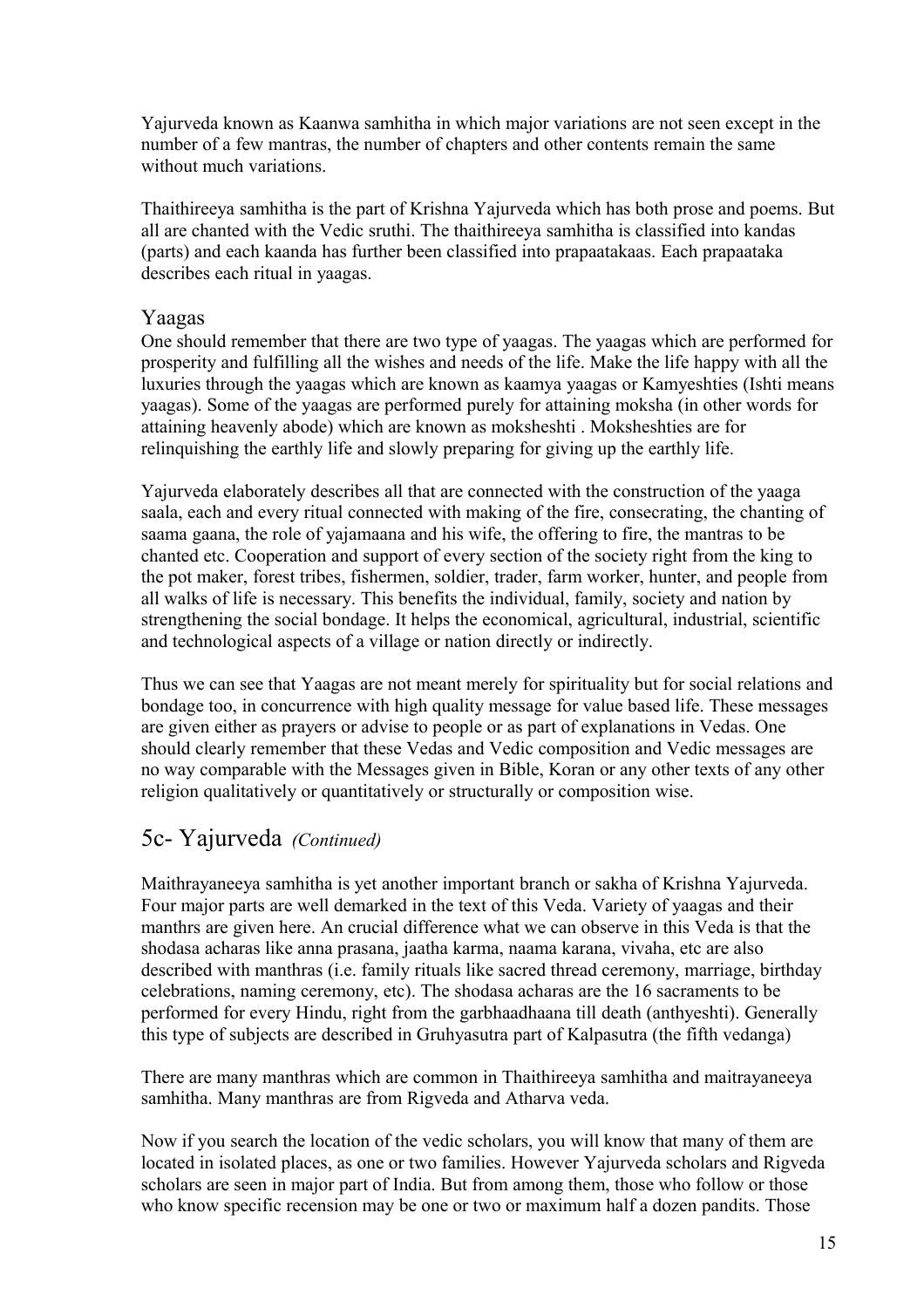Vedic scholars who follow Mathrayaneeya samhitha are now live mainly in Gujarat, and Andraparadesh, in the banks of Narmada and Godavari rivers. The Thaithireeya sakha vedic scholars live almost everywhere in India where as Kata sakha followers are again only in southern banks of the Godavari river. The Kaanwa sakha followers are scattered in their huts on the banks of the Krishna river. The Vajasaneeyee madhynadina sakha of yajurfveda followers are settled in the river banks of Sarayu .

Yajurveda manthras has the sruti almost similar to Rigveda manthras. One should learn the Vedas from the guru otherwise the sruti may go wrong while chanting. When some of the manthras are repeated in different Vedas, minor changes are also seen either in letters, or in words or sometimes in lines.

The tone of chanting or the sruti of Yajurveda mantras is almost the same as the Rigveda mantras. The method of learning (paatas) also resemble very much with that of Rigveda. When Rigveda is considered as Jnaana kaanda, Yajurveda is focusing on karma kaanda. The 40th Chapter of Sukla Yajurveda is known as eesaavaasya upanishd. This is the only Upanishad out of 108 upanishad, which is the inseparable part of a Veda. The 18 lines of eesaavaasya upanishd give 18 greatest messages of Hindu dharma. It is to be chanted with sruti. There is a sakha of Yajurveda known as maitraayaneeya sakha. The maitraayaneeya Upanishad and maithreyee Upanishad are also considered as the part of the veda but considered as parisishta ( addentum). Anyone who would like to listen to all the four Vedas can down the mantras from

#### [http://www.nandanmenon.com](http://www.nandanmenon.com/)

#### Early Western Commentaries on Vedas

Many people have asked the question which are the best commentaries of Vedas. There are many Indian commentaries. Follow anyone of them. The western commentaries written in olden days did not have the real of aim of writing a commentary or translation . *The aim of translation and commentary of Prof. Max Muller, William Moneir, Boden, Wilson and many western scholars was mainly to misinterpret the Vedas and confuse the Indian mind.* This confusion will make the Indian mind to give up the Vedas and embrace Christianity. This they have clearly mentioned in their own books/ letters directly or indirectly. Thus learning the Vedic translation by the earlier western scholars will lead to confusion and wrong meaning. Similarly the dictionary of Monier is nothing but a nonsense which gives sexual and pornographic meaning for Sanskrit words given in Vedas. (their intentions are given in the website in their words [www.heritageindianews.org](http://www.heritageindianews.org/)

Remember good translations of Vedas are available from Indian authors, who are well versed in the English and Sanskrit languages/ regional languages. Also remember that the modern Sanskrit and Vedic Sanskrit do have differences and hence learning the messages of Vedas exclusively using a modern Sanskrit dictionary also may not be appropriate. As mentioned earlier, there are three types of meanings for Veda mantras. Aadhyaatmika- Aadhi bhoudhika and Adhi devata . (Perhaps for reminding us the three meanings/messages, after chanting every Veda mantra we chant om saanthi, saanthi saanthi -three times).

If you are purchasing a good Veda text from Motilal Banarsidas publishers or Chaukhambha publishers or from Ramakrishna mission and so on, you will see that there are special markings in each letter of the mantra. This marking denotes the udaaata, anudaatta, swarita, repha,hraswa, pracheya, anunaasika, kampa, deergha kampa and plutha sruthi (tone) of the mantra chanting.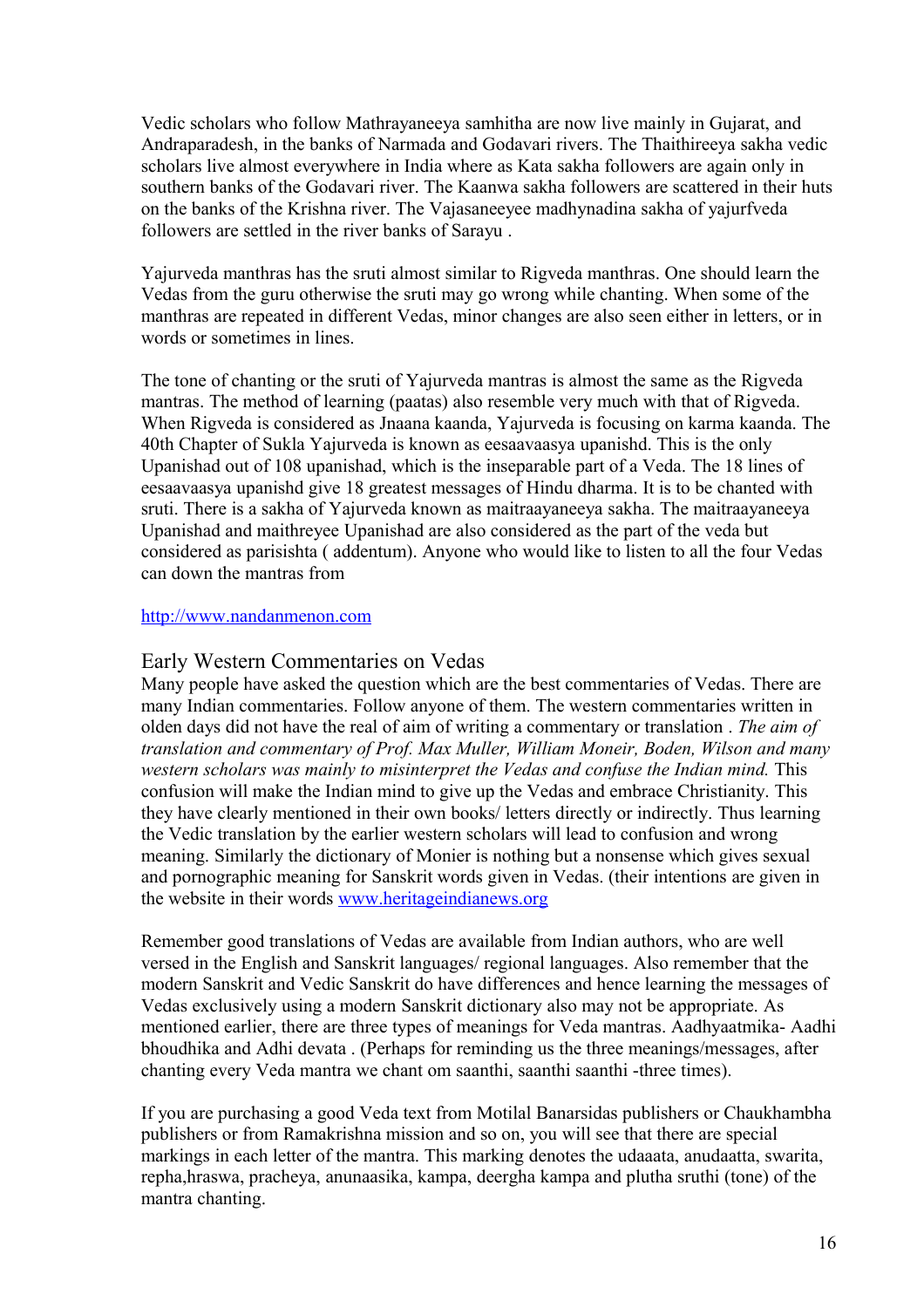#### *@ What was the aim of Prof. Max Muller in studying and translating the Vedas.?*

In Max Muller's own words through a letter written to Duke of Argyl, the then secretary to India "I shall finish the translating work of Vedas and I feel convinced, though I shall not live to see it, that this edition of mine and the translation of the Veda will hereafter tell to a great extent on the fate of India, and on the growth of millions of souls in that country (India)". He wrote to his wife "This translation of mine and the translation of the Vedas will hereafter tell to a great extent on the fate of India . . . It is the root of their religion and to show them what the root is, I feel sure, is the only way of uprooting all that has sprung from it in the last 3000 years (18-12-1868)

### 6. Saama Veda

The third Veda, Saama Veda, is said to be the most interesting Veda. In Bhagavath geethaa Lord Krishna has said, " Vedaanaam saamavedoasmi" ( I am the Saama Veda among vedas). It is the base of all Indian music /songs /ragas/ and arts. Gaandharva veda (sangeetha veda) is the upaveda of Saama veda.

The saptha swara has its origin from saama veda. *Sa-ri-ga-ma-pa-da-ni are the first letters of seven saama veda mantras.* In Saama Veda the seven swaras are written as prathama, dwitheeya, thritheeya, chathurthi, panchami, shashti and sapthami. The equivalent notation in Karanataka or Hindustani music are respectively madhyma (ma), gaandhaara (ga), rishabha (ri), shadja (sa), nishaada (ni), daivatha (dha) and panchama (pa).

All the Saama Vedic scholars when they chant Saama Veda, (saama veda gaana aalaapanam) touch the 14 joints /tips of their five right hand fingers in a particular order based on the sruthi. According to the sruthi /swara /tone the fingers move automatically for a Saama Veda pundit. The 14th swara, which is the poorna or complete swara, the index finger tip and the thumb tip come in contact which gives the chin mudra, which has the shape of zero ( 0 ). Thus evolved the zero in ancient India as the symbol/message of "complete" (poornam) poojyam means poojaneeyam = holy, adorable, complete, whole, full etc. It is true that there is no beginning and end for zero  $= 0$  (it is pointless because it is a circle). Hence it is the poornam. As Brahmam, the cosmic divine power does not have beginning and end as said in the Geetha; it is poornam and poojyam (thus Indians discovered zero).

Saama veda mantras are compiled as a special and unique way of chanting the Rig veda and Yajurveda mantras with added tones /sruthies/words and letters. This makes the Saama (veda) gaana. The saama gaana - music- singing is the most important part of any yaagas. It is said that the yaaga devathas dance in the yaaga saala when they listen and enjoy this songs/ music and they bless everyone (this is only the literal meaning). Based on this saama gaana evolved the Karnatik and Hindustani music /keerthans /bhajans /poems/. It is the toughest among the four Vedas to learn or teach.

Saama Veda has 1000 saakhas (recensions) majority of which are lost for ever. It is said that now only thirteen recensions are now available. They are : ranaayaneeya sakha, saatya mugra saakha, vyaasa saakha, bhaguri saakha, oulundi saakha, goulguvi saakha, bhaanumaan saakha, oupamanyava saakha, kaaraati saakha, masaka saakha, gaargya saakha, kouthuma saakha, saalihotra saakha and jaimineeya saakha. It appears that now the vedic scholars who are alive can chant only the following three saakhas; Kouthuma saakha, Jaimineeya saakha and ranaayaneeya saakha. That means the other recensions are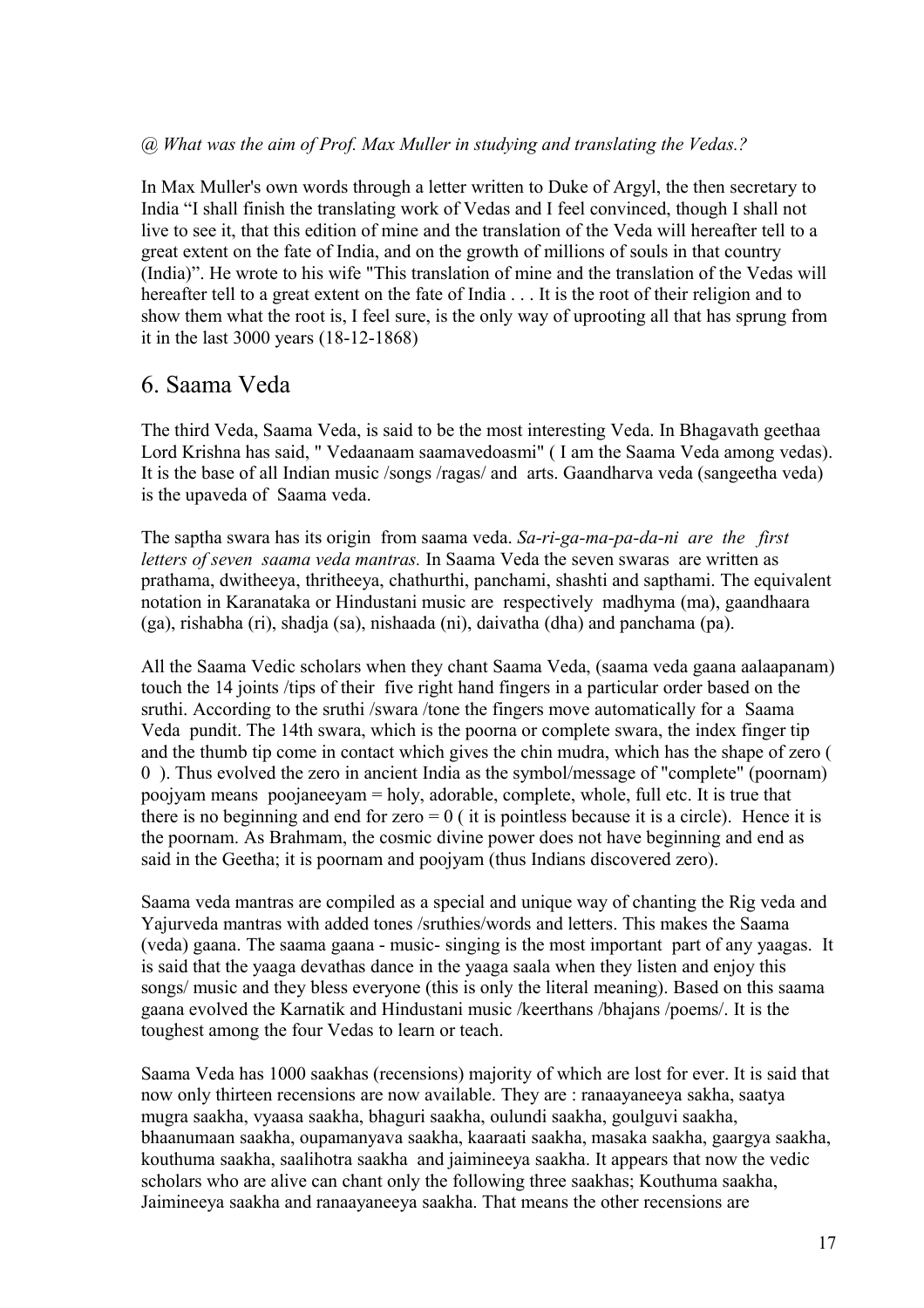disappearing from the land of bharatha varsha for ever. Even if the text of the respective recensions may become available in future in foreign libraries, the scholars who can chant/sing are not available. That means the sakha is dead. Have you ever heard the names of the above saama veda saakhas? 99.9% might not have heard these names. Many so called progressives/people/ intellectuals who make negative comments on Vedas have not even heard the names even once in their life, but they degrade, make fun off, belittle and denigrate these Vedas even without knowing even the first letter of veda. The Vedas and vedic messages are universal in nature and they never never teach or preach anything biased/ destructive. I felt happy to see that there are thousands of youngsters whom I met, learning the Vedas in foreign countries. Let us wish and hope that through them these Vedas may resurrect.

### Sama Veda Mantras

Brief description of sama veda is given here. Total number of mantras in sama veda is 1549 (based on different sakhas there can be minor variations). Out of this 267 mantras should be repeated twice, whenever sama mantras are chanted. So these 267 mantras are known as punarukti (means repetition). Including these punarukti the total number of sama veda mantra may sometimes be said as  $1549 + 267 = 1816$ . Some sakha followers say kouthuma sakha has 1875 mantras and Jaimineeya sakha has only 1693 mantras. The sama vedic mantras except 105 mantras are from Saakala sakha of Rigveda. It is also said that out of these 105 mantras, 30 mantras are said to be present in Bhaashkala sakha of Rigveda. Thus the original mantras belonging to sama veda are only 75; all other mantras of sama veda are from Rigveda. In short the Rgi veda mantras are chanted as songs (sama gaana) in sama veda. In the kouthuma saakha of Sama veda, the total mantras are classified into poorvarchika, mahaanamnyarchika and uttararchika. In different sakhas the mantras are classified and also named differently.

The sama gaanas (the songs of sama veda) are four types. Graama geya gaanas which are sung in village atmosphere/environment, whenever the yaagas are performed in villages (gramas). The aaranya geya gaanas are sama songs sung when the yaagas are performed in the forest. The third category of sama ganas are those sama songs sung very confidentially /secretly without making much sound known and it is known as ooha gaanas. Those songs of sama veda which are sung only in the mind with full concentration are known as oohya gaanas.

There are 1232 grama geya gaanas, 291 aranya geya ganas, 802 ooha gaanas and 352 oohya gaanas in Jaimineeya sama veda sakha. One may remember that same mantra is sung in different gaanas in any one or more of the above method, hence the number shown above which when added together will go more than total number of sama veda mantras. The chanting method of Sama Veda is given in samhitopanishad brahmana which is a small book explained later.

## 7. Atharva Veda

Atharva Veda mantras generally deal with material problems and prayers which are associated with sociology, agriculture, medicine, success and failures and so on in the life. It is also known as Bhrama Veda, Atharva Agneerasa Veda, Angeerasa Veda, Kshatra Veda etc. *It has been wrongly stated that the Atharva Veda is inferior (or forbidden) than the other three Vedas.* Some of the cinemas / movies / serials appearing strengthen this misunderstanding about Atharva Veda. This is wrong; the quality and all other parameters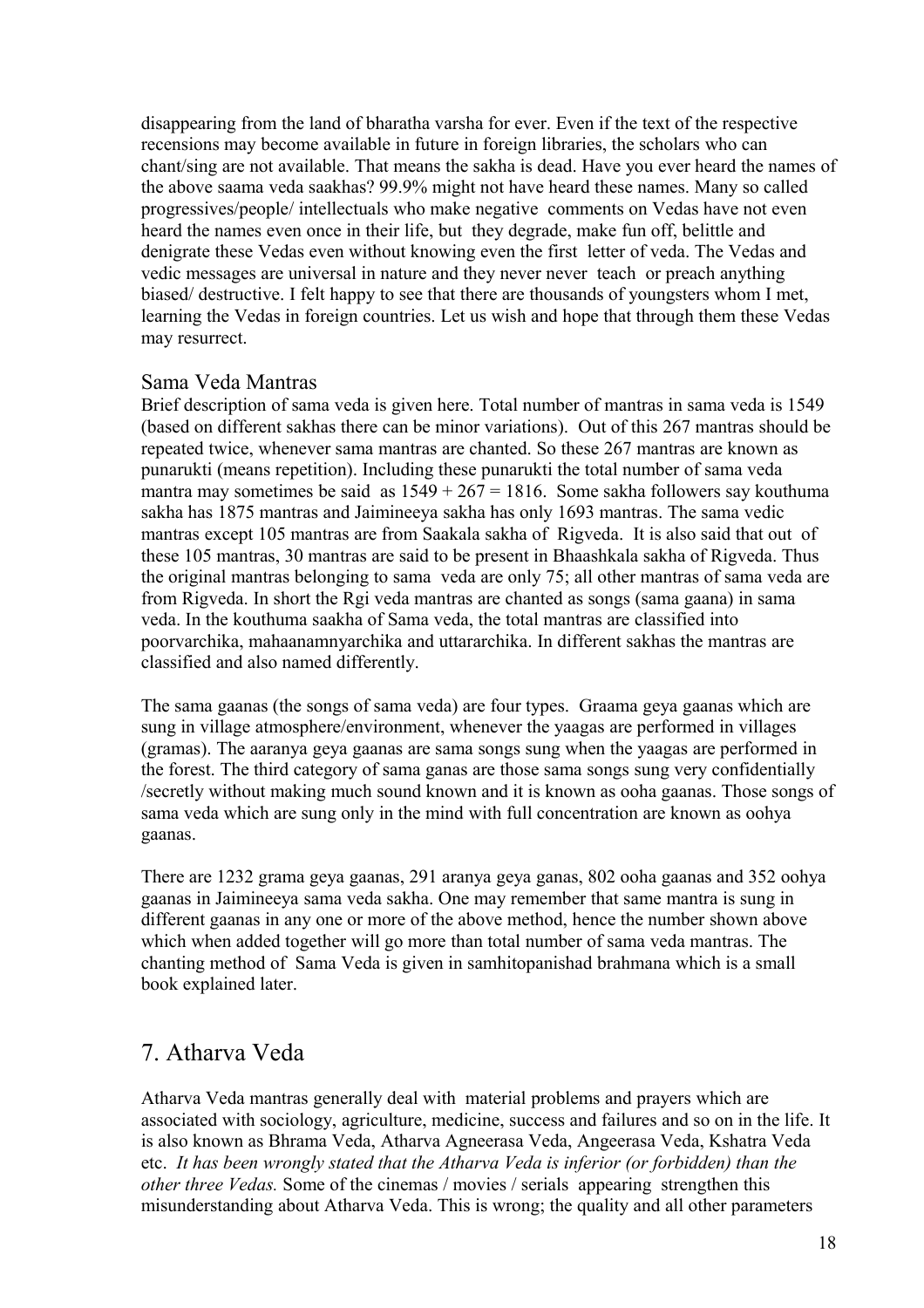of Atharva veda are similar to other Vedas. Veda thrayee only means three qualities of Vedas which are samhita, chandas and sruti. Atharva Veda has all these three, hence it is no way inferior to other Vedas.

It is said that Atharva Veda has 50 recensions/ sakhas. Only nine sakhas are known now. Their names are Pippalada sakha, thouda sakha, mouda sakha, sounakeeya sakha, jaajala sakha, jalada sakha, brahmavada sakha, devadarsa sakha, and charana vaidya sakha. Now only two sakhas are available in the complete form. They are sounaka sakha and pippalada sakha. Unfortunately due to the wrong understanding (misunderstanding / superstition) that Atharva Veda is inferior to other Vedas, there are only few students to learn and few teachers to teach this Veda. Thus Atharva Vedic scholars are very few in number. In Keralam there may be only two or three scholars who know the mantras with sruti. Even the original sruthi of this Veda is also said to be almost lost.

Many people think that Atharva veda deals only with black magic. It is also misunderstood that, it is connected with mantra (practices) vaada type of magic or kshudra prayogas. This is absolutely wrong. There are of course a few mantras which fall under satru nasana, rashtra vijaya, roga nasana, raja vijaya, and so on. There are also many mantras which are chanted during ratha arohana, entering in palace, simhasana arohana, and for prosperity, health, long life, freedom from health problems, medicines for a variety of diseases etc. But these mantras are never used for black magic or kshudra prayogas. They are chanted exclusively for the benefit, by anyone, in his own way and not for destroying anyone else.

The Sounakeeya sakha of Atharva Veda has 750 sukthas compiled in 20 Kandas (parts) having 5987 mantras of which 1200 mantras are from Rigveda. There are many Yajurveda mantras too. Each suktha has a specific purpose in chanting, hence this arrangement of the suktha by mentioning the purpose is unique to Atharva Veda. It is said that the learning procedure of Atharva Veda was not as rigid as observed in other Vedas. Hence it is said that variations in chanting methodology, number of mantras etc are common. There can be variation when a student of Kerala and Kashmir sit for chanting the same Atharva Veda sakha. But this is not the case with the other Vedas; when the scholars of the same sakha of Rigveda chant, the matras it will be the same, whether the vedic scholar is from MP, AP, Haryana, Kashmir or Kanykumari

Each sukta is a prayer / explanation for fulfilling the expectations or wishes. These prayers are for different purposes which reflect in the name of the suktha. *Atharva vedic prayers focus on prosperity and peaceful life on earth for all spiritual and physical benefits.* They are classified under adhyatmikam, adhibouthikam and adhidaivatham categories.

The adhyatmika subjects are included in adhyathmika prakaranam: aathma thathwam, brahmacharyam - gruhastha-vanaprastha-sanyasa dharmam, description on jeevathama, pramathma, health, pancha bhootha, pancha prana and so on. Prayers for good health, medicines, curative effect, long life, relief from diseases / health problems like leprosy / fever/ small pox/ infections, and so on are also included in adhyathmika prakaranam.

Adhibhoouthika subjects are described in adhibhootha prakaranam: these include the prayers/manthras connected with the role of kings, ministers, victory in war, simhasana arohanam, rajya vijayam, satru nasanam, anna vardhanam, prosperity and so on. In the third part of Atharva Veda the Adhidaivatha prakaranam include the prayers towards vedic deities, yaga mantras, kaala sthuti, adoration of vaayu, agni, mitra, medicinal plants, indra, vaiswanara, mitra varuna and so on.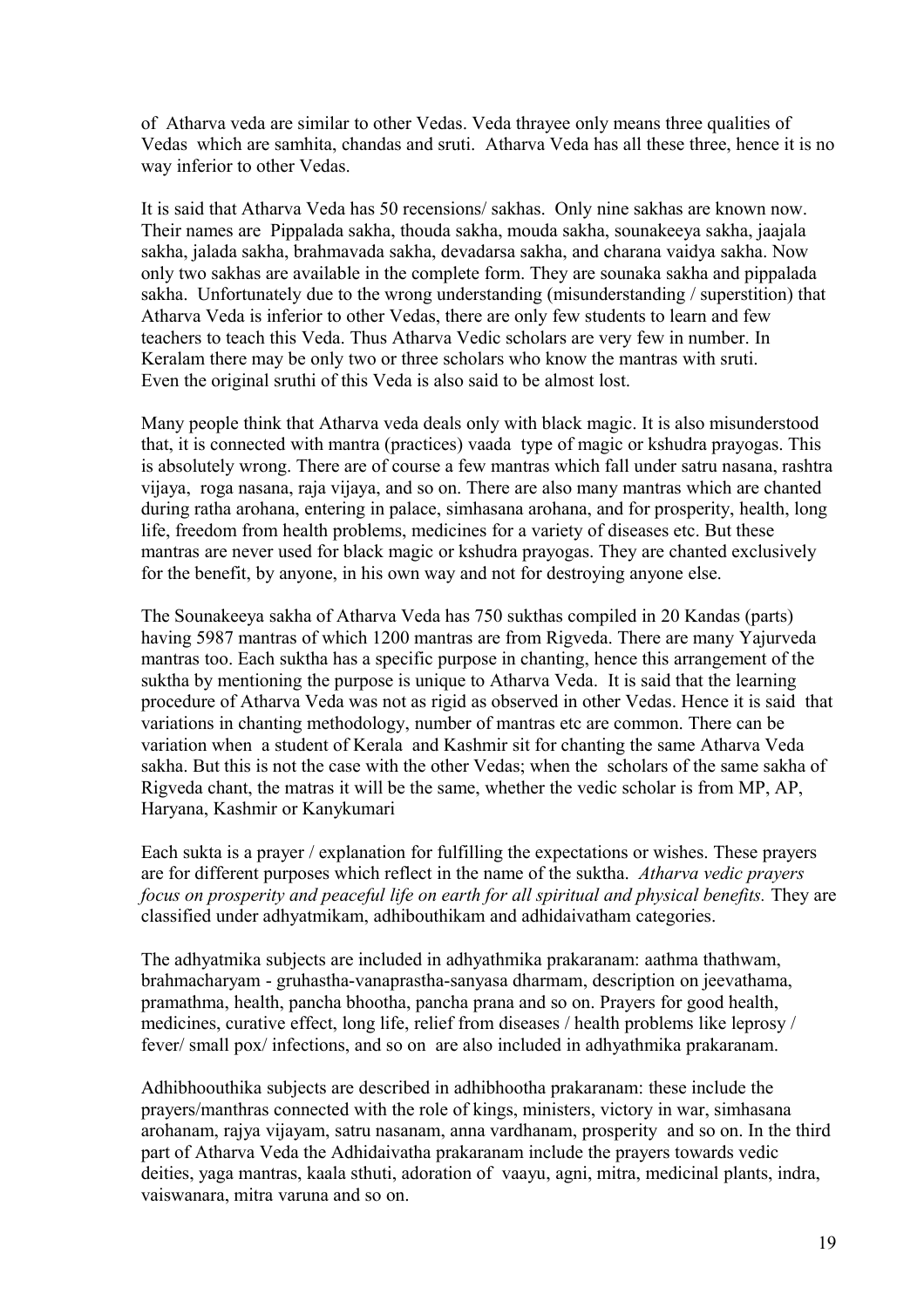Name of some specific Atharva Veda mantras are: medha janana, roga s'amanam, paasa vimochanam, yakshma naasanam, kanyaa vivaranam, pushti karmam, alakshmi naasanam, raktha chamkramanam, hrudroga nasanam, jwara nasanam, swasthayayanam, rashtraabhi vruddhi, madhu vidya, agni prarthana, abhaya praapthi, bala praapthi, pas'u samvardhanam, krimi nasanam, sreya praapti, rajaabhishekam, raja kruthyam, sala nirmanam, vanijyam, vanaspati vardhanam, ajaraksha, putra laabham, samaruddhi, athma raksha, pasuposhanam, brahma vidya, athmavidya, vajeekaranam, papa mochanam, mruthyusantharanam, vijaya prarthana, sarpavisha nasanam, garbhaadhaanam, kesavardhini oushadhi, swasti vachanam, abhaya yachana, jala chikitsa, sarparakshanam, patilaabham, anna labham, dampathi prarthana, unmathamochanam, pasamochanam, sukrutha lokam, bhumi suktam, and so on

## 8. Chanting the Veda Mantras

So far I have been restricting my instalments to about 1000 words for quick reading. This instalment, however, is a bit long but can be quickly skimmed through to understand how our ancients ensured that the mantras are not corrupted and interpolations/alterations are just not possible. We must be grateful to them for the foolproof steps they have taken to ensure everlasting purity of the scripture

Those vedic scholars who belong to a family who know all the four vedas were known in the earlier days as Chathurvedi. Those belonging to the family of the first three vedas were known as Thripaati/ Thrivedi. Families which had studied two vedas were called Dvivedies and if they had studied only one veda special titles were not given. However if anyone today bears the above name(s) it does not necessarily mean that he know them!

If any vedic scholar has studied the vedas in the Ghana paata he is known as Ghana paatee. This is a personal title . More information on the paata / method of learning vedas given below is just for your understanding that how complicated is the method of learning vedas. Many of those who know chanting Veda manthras may not necessarily be Vedic scholars. The real Vedic scholars have devoted their life for learning and teaching Vedas. They can quote the Vedas from any chapter, any suktha without looking into veda book. They can go beyond the chanting level also. They know the starting point of each Rik, suktha and in which chapter or from which mandala each line is present. They can chant them in the reverse order also.

### Ashtau Vikruthaya

There are eight methods (known as paatas) for a thorough mastering of Vedas. These are further split into several sub branches. (Manthra or samhitha paata (paata means recitation) is the paata we hear when the Vedic scholars chant them). The following line of a mantra is taken here as an example to explain the different paatas:

#### oshadhya sam vadanthey somena saha raajnaa

Please note that in this mantra the word order is oshadhya -1, sam -2, vadanthey -3, somena -4, saha -5, raajnaa - 6)

1. **Samhitha Paatam** is the first paata in which the Veda mantra is just chanted without any sruthi. The words are just recited in the order 1-2-3-4-5-6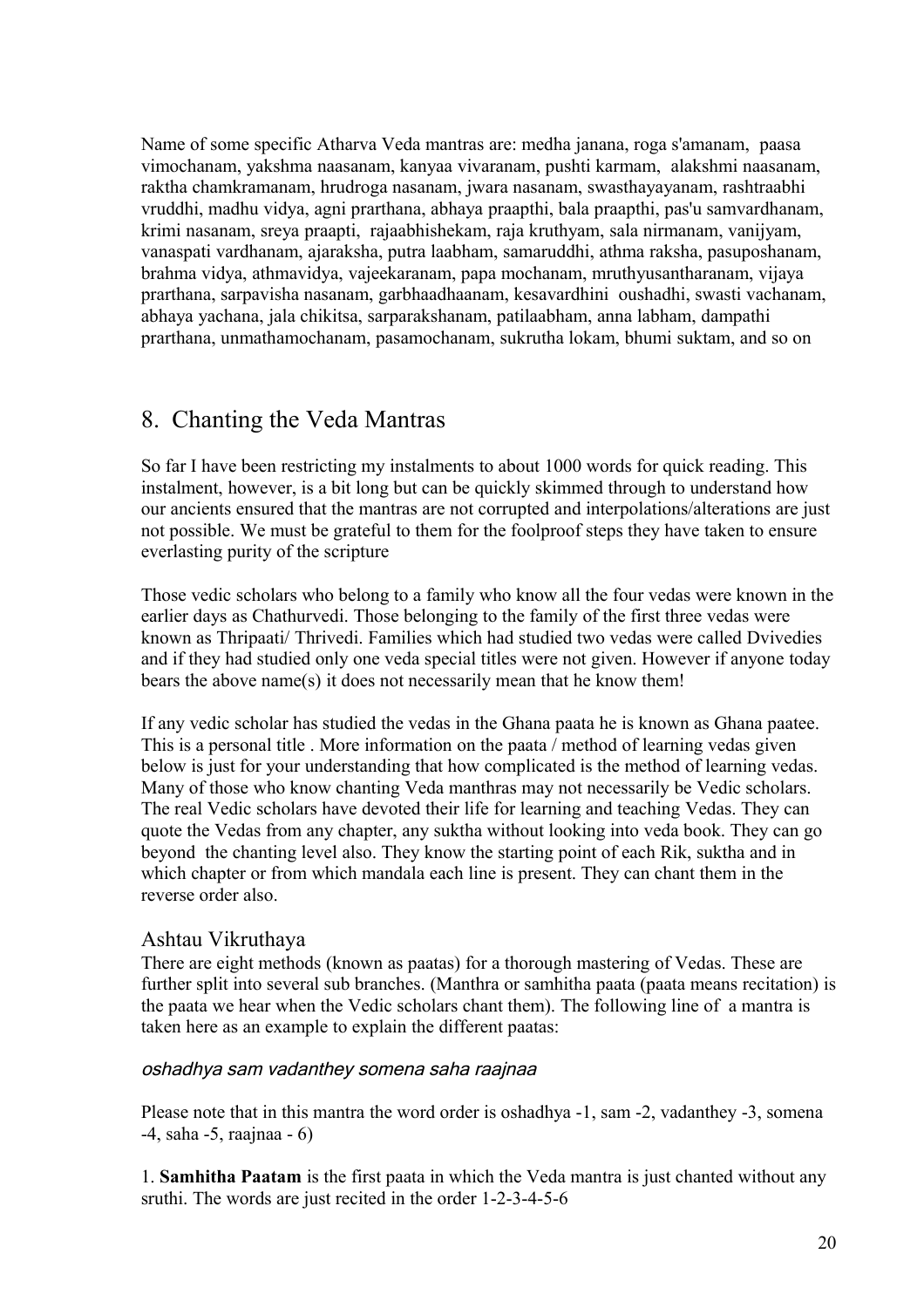2. **Manthra Paatam:** the above line is chanted with sruthies. The Sruthies are ten in number:

Udaattha, anudaattha, swaritha, repha, hraswa, pracheya, anunaasika, kampa, deergha kampa and plutha are the ten sruthies in all the Vedas. The manthra paata will now have the manthra dhwani. The words are chanted in the same order as Samhita Patam

3. **Pada Paata:** word by word separated as pada (word). After each word there is a 'full stop'.

Oshadhaya. Sam. Vadanthey. Somena. Saha. Raajnaa.

Words are arranged as 1.2.3.4.5.6.

4. **Krama Paata**: in this paata the order is twisted and chanted with sruthi. And here the sruthi is not vedic sruthi. It is the paata sruthi. Each word when we chant forward and then backward as given below will have different sruthi, which should be studied under the guidance of a guru. (see the full stops given here)

oshadhaya: sam. sam vadanthey. vadanthey somena. somena saha. saha rajnaa. raajneti raajnaa.

1-2. 2-3. 3-4 . 4-5. 5-6 (and ending in) 6 iti 6 ( raajneti raajnaa)

4a. **Pancha Sandhi Krama Paata**: from here onwards chanting the paata becomes difficult. Very clear *and* strict grammatical rules are to be followed when the words are chanted forward and backward. Please note that the essential sruthi of the paata is not included here. It is incorrect to chant this paata without sruthi.

oshadhaya: sam. sam sam. samoshadhaya: oshadhaya oshadhaya . oshadhaya sam.

sam vadanthey. vadanthey vadanthey. vadanthey sam. sam sam. sam vadanthey.

vadanthey somena . somena somena. somena vadenathey. vadanthey vadnathey. vadanthey somena.

somena saha. saha saha. saha rajnaa. somena somena. somena saha.

saha raajnaa. raajnaa.raajnaa. raajnaa saha. saha saha . saha raajnaa. raajneti raajnaa

(the above lesson can be arranged word wise as given below)

1-2, 2-2, 2-1, 1-1, 1-2

2-3, 3-3, 3-2. 2-2, 2-3

3-4, 4-4, 4-3, 3-3, 3-4

4-5 5-5 5-4 4-4 4-5

5-6 6-6 6-5 5-5 5-6 6 iti 6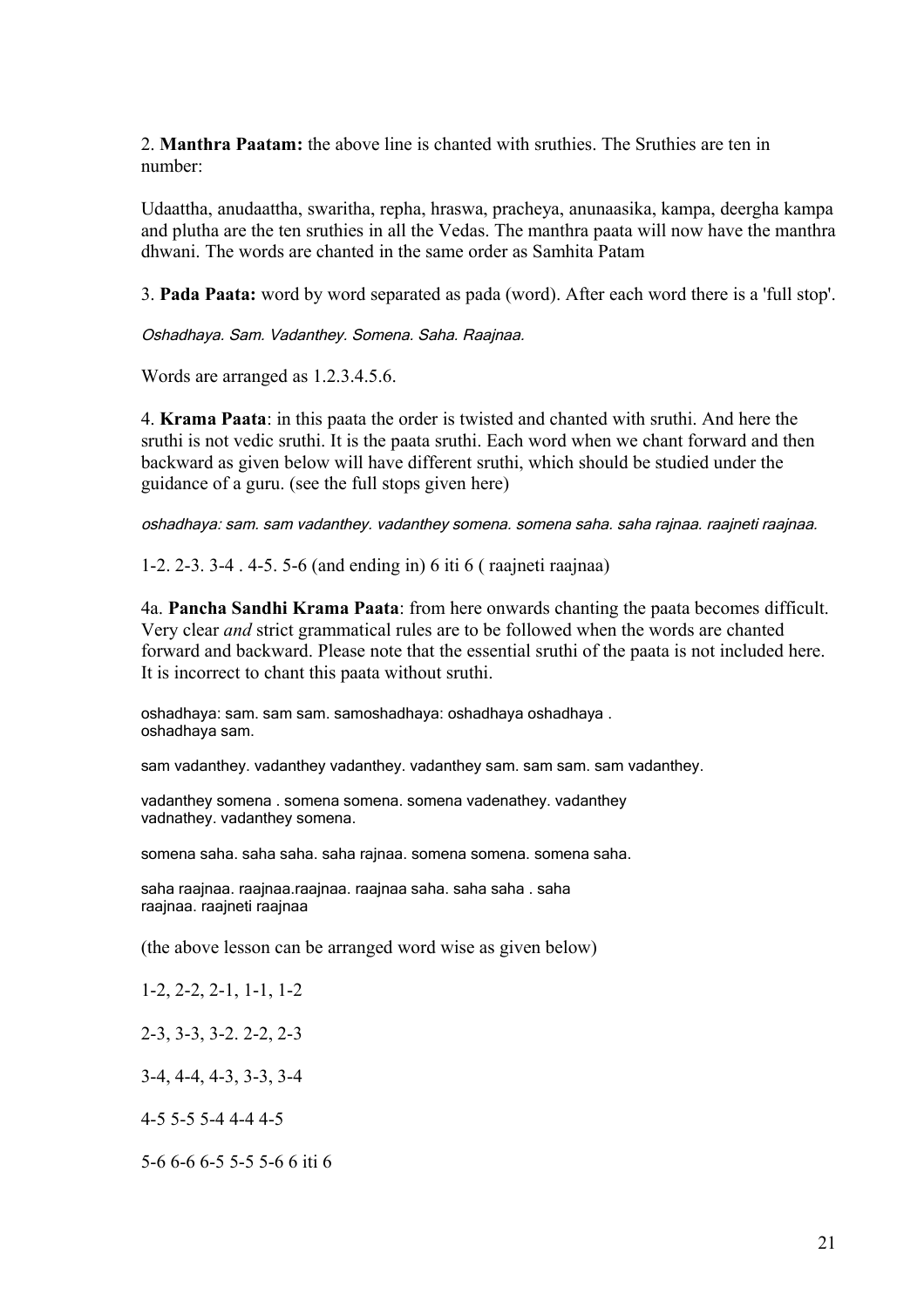you cannot learn the above paata merely with word arrangements, because sruthi is important which you can get only from the guru.

#### 5. **Jataapaata**:

oshadhayas sam, samoshadhaya, oshadhayas sam.

sam vadanthey, vadanthey sam, sam vadanthey.

adanthey somena, somena vadanthey, vadanthey somena.

somena saha, saha somena, somena saha.

saha raajnaa, raajnaa, saha, saha raajnaa, raajneti raajnaa.

1 –2, 2-1, 1-2. 2-3, 3-2, 2-3.

3-4, 4-3, 3-4. 4-5, 5-4, 4-5

5-6 6-5 5-6 6iti 6

#### 6. **Maalaa Paata**:

 oshadhaya sam. raajneti raajnaa. sam vadanthey. raajnaa saha. vadanthey somena. saha somena

 somena saha. somena vadanehty. saha raajnaa. vadanthey sam. raajneti raajnaa . somoshadhaya:

 ( remember the numbers are the Vedic words given in the order as 1,2,3,4,5,6 ) connecting from the first two words and the last words in the reverse order

1-2 6 iti 6. 2-3. 6-5. 3-4. 5 – 4

4-5. 4-3. 5-6. 3-2. 6-6. 2-1

6a. **Pushpa Maala Paata:** There are different methods for making a mala or garland. Similarly there are different types of maala paata. One type of maala paatam known as pushpa maala paatam is shown below

oshadhaya: sam samoshadhaya: oshadhaya: sam . - iti

sam vadanthey vadanthey sam sam vadanthey - iti

vadanthey somena somena vadanthey vadanthey somena- iti

somena saha saha somena somena saha - iti

saha raajnaa raajnaa saha raajnaa - iti

raajneti raajnaa

 1-2 2-1 1-2 - iti 2-3 3-2 2-3 iti 3-4 4-3 3-4 iti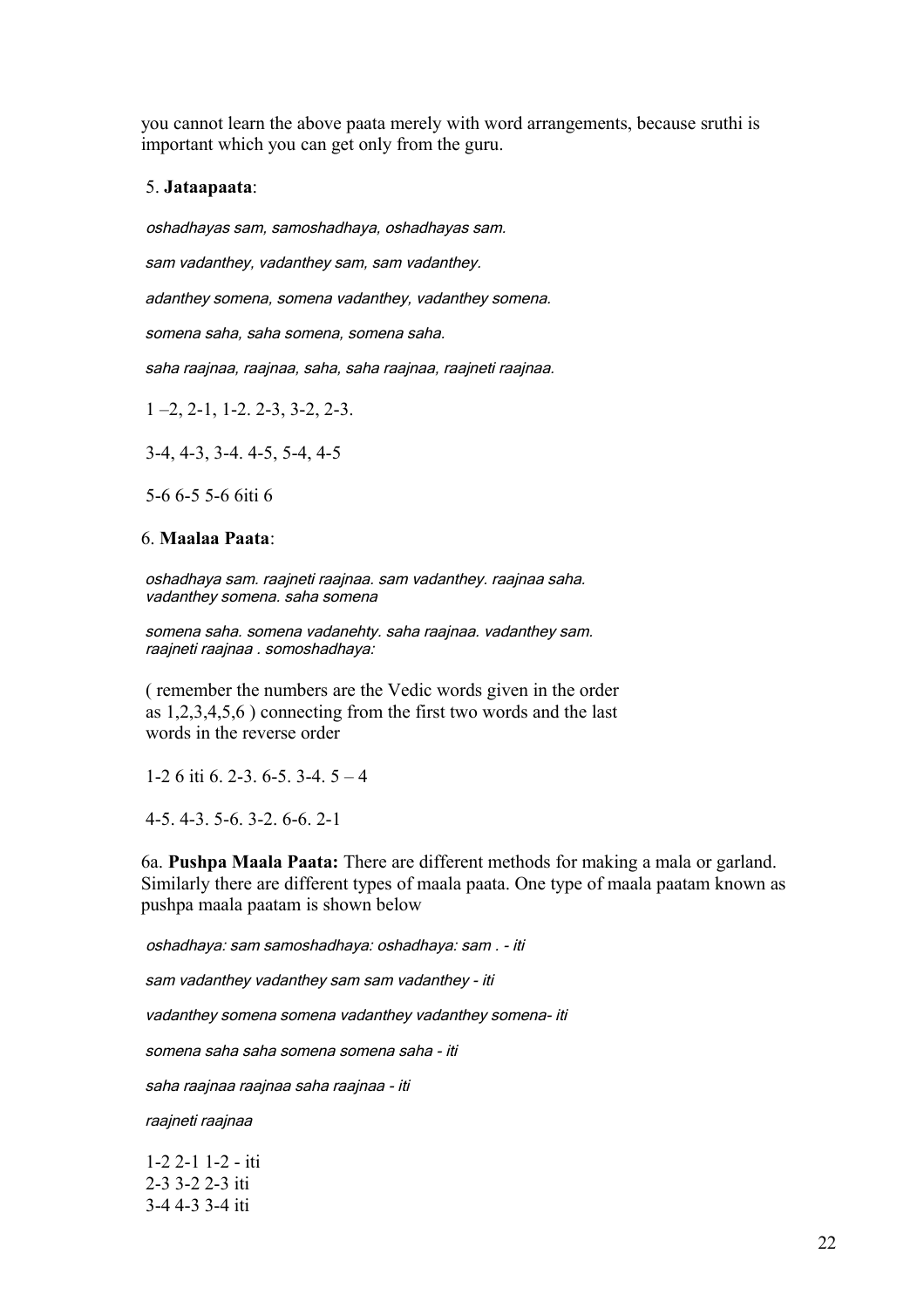4-5 5-4 4-5 iti 5-6 6-5 5-6 iti 6 iti 6

#### 7. **Sikha Paata**:

Oshadhaya sam, samoshadhya:, oshadhaya sam, - vadanthey sam vadanthey, vadanthey sam, sam vadnathey, – somena vadanthey somena, somena vadanthey, vadanthey somena, – saha somena saha, saha somena, somena saha, – raajnaa saha rajnaa, rajnaa saha, saha rajnaa, - rajneti rajnaa

 $1 - 22 - 11 - 2 - 3$  2-3 3-2 2-3 - 4 3-4 4-3 3-4 - 5  $4-5, 5-4, 4-5, -6$ 5-6, 6-5, 5-6 - 6iti 6

#### 8. **Rekha Paata**:

Oshadhaya sam. samoshadhaya. oshadhaya sam.

samvadnathey somena somena vadanthey sam sam vadanthey.

vadanthey somena saha rajnaa rajnaa saha somena vadanthey. Vadanthey somena.

somena saha . saha rajnaa. rajneti rajnaa.

1-2, 2-1, 1-2 2-3-4, 4-3-2, 2-3 3-4-5-6, 6-5-4-3, 3-4 4-5-6 6-5-4, 4-5 5-6 6-6 5-6 6 iti 6

Here one can see that two words are composed together, then three words, then four words and so on. If five, six, seven, eight words are there in one line then it goes on continuously without interruption.

9. **Dwaja Paata**: in this method of chanting and learning, *all* the words of one Rik are taken into consideration. In the example taken above, the full Rik or shloka has 12 words. Thus, the arrangement of words with sruthi will be from word number 1 to word number 12. Interestingly it has been proved that those vedic scholars who have studied vedas like this do not get Alzheimer's disease, because of the excellent memory necessary for such chanting !

Oshadhaya sam, paarayaamasi iti paarayaamasi sam vadanthey raajan paarayaamasi vadanehty somena, tham raajan somena saha, braahmanastham saha raajnaa, krunoti braahmana rajneti raajnaa, yasmai krunoti yasmai krunoti, rajnethi raajnaa krunoti braahmana, saha raajnaa braahmanastham, somena saha tham raajan, vadanthey somena raajan paarayaamasi, sam vadanthey paarayaamasi iti paarayaamasi, oshadhaya sam.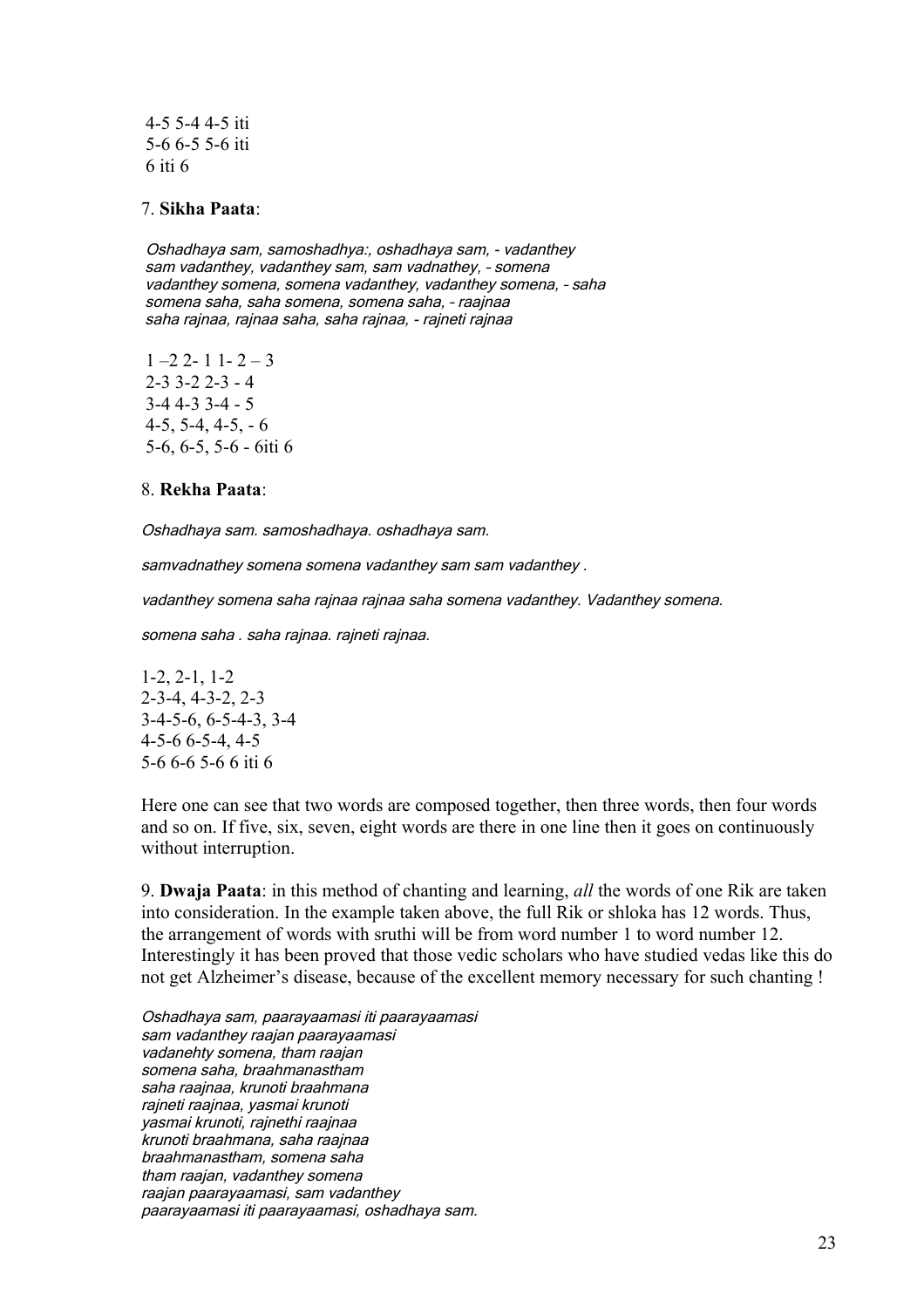| $1-2$ , $12$ iti $-12$ |
|------------------------|
| $2-3$ , 11 $-12$       |
| $3-4$ , 10-11          |
| $4-5, 9-10$            |
| $5-68-9$               |
| $6 - 77 - 8$           |
| $7 - 86 - 7$           |
| $8-9, 5-6$             |
| $9-10, 4-5$            |
| $10-11, 3-4$           |
| $11-12, 2-3$           |
| 12iti 12, 1-2          |

#### 10. **Danda Paata:**

oshadhaya sam, samoshadhaya:

oshadhaya sam, sam vadanthey, vadanethy samoshadhaya:

oshadhaya sam, sam vadanthey. vadanthey somena. somena vandanthey samoshadhaya: oshadhaya sam, sam vadanthey. vadanthey somena somena saha. saha somena vadanthey samoshadhaya:

oshadhaya sam. sam vadanthey. vadanthey somena. somena saha. saha raajnaa. raajnaa saha somena vadanthey samoshadhaya:

oshadhaya: sam. Sam vandanthey. vadanthey somena. Somena saha. Saha raajnaa. raajneti raajnaa.

1-2, 2-1 1-2, 2-3, 3-2-1 1-2, 2-3, 3-4, 4-3-2-1 1-2, 2-3, 3-4, 4-5, 5-4-3-2-1. 1-2, 2-3, 3-4, 4-5, 5-6. 6-5-4-3-2-1. 1-2, 2-3, 3-4, 4-5, 5-6, 6 iti 6.

11. **Ratha Paata:** this is yet another very interesting paata. However it is impossible for me to write that in English nor give the order because it will be very complicated for a common reader. It can be given only in Sanskrit. There are different types of ratha paata, dwichakra ratha paata, thri chakra ratha paata, chathuschakra ratha paata and so on.

One of the most important and tough forms of paata is Ghana pata. We shall see how the Ghana paata is applied to a manthra. We shall take another mantra for demonstrating this paata in Ghana paata

#### "Gaayanthi thwaa gaayathrino archanthyarka markinaA:"

Gaayanthi thwaa, thwaa gaayanthi, gaayanthi thwaa, gaayathrino; gaayanthrinasthwaa gaayanthi. Gaayanthi thwaa gaayathrina:

thwaa gaayathrino, gaayahtrinsthwaa, thwaa gaayahtrino archanthya-archnthi gaayanthrinasthwaa . thwaa gaayathrinorchanthi.

gaayathrino archanthya, archanthi gaayathrino, gaayanthrinoarchanthyarkama- arkamarchanthi gaayathrino gaayathrino. archanthyarkam.

archanthyarkama - arkamarchanthya- archanthyarkama- arkina;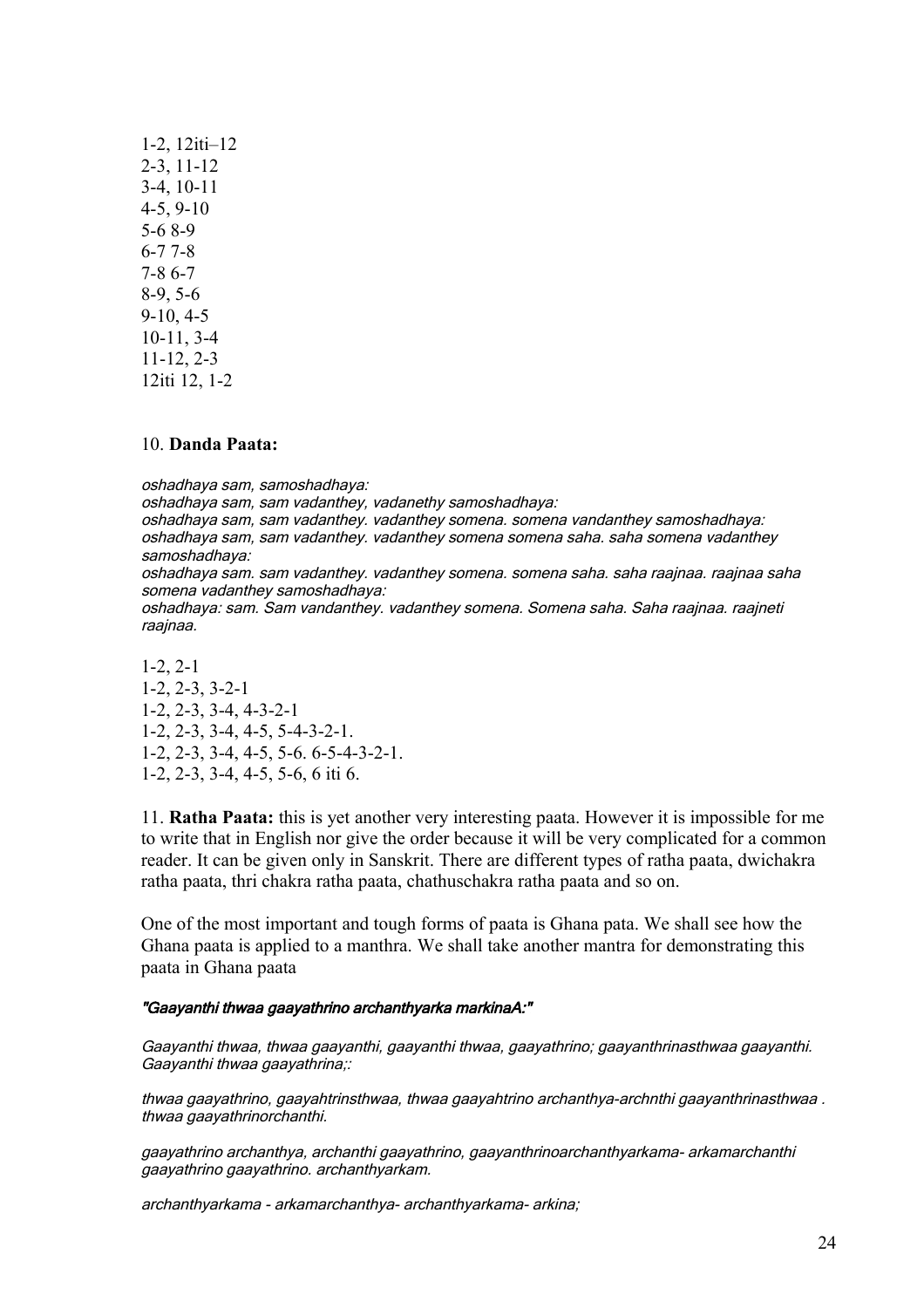arkino arkamarchanthya -archanthyarkamarkina:

arkamarkino - arkinnoarkama-arkama-arkamarkina: . arkina ityarkina*:*

If you go deep into the method of chanting these words/ hymns systematically, you will appreciate the effort one has to take for studying the method of chanting it without loosing the sruthi and also without referring to the book.

All the four Vedas have the above pattern of learning methods i.e. their own paataas. The rules do vary from Veda to Veda and the ten swaraas / sruthies vary. The sweetest of the Vedas is the Saama veda, which when chanted with the above mentioned paata bhedaas gives an unexplainable experience to the mind.

## 9a- Brahmanas

The next component of the Vedas is Brahmanas. Majority of them explain the yaaga / yajna rituals which is practically difficult for anyone to understand without their commentaries. They are basically meant for vedic scholars. Some of the brahmanas however may contain different subjects also. Most of the information given in Brahmanas are the authentic references for the history of ancient India. Even some of the UGC approved history texts are based on the descriptions given in the brahmanas (particularly satha patha brahmana and gopatha brahmana). Each veda has its own Brahmanas. The yaagas are performed by the vedic scholars of respective Veda sakha based on the explanations given in their respective brahmanas. To sum up important points

- these braahmanaas can be studied/understood only with the help of commentaries
- the language of the above brahminical literature is Vedic Sanskrit and hence need special knowledge to interpret the rituals
- in modern days their relevance is confined to the scholars who perform the yaagas
- for the common men, there is not much to understand except historical information
- simplified versions on the direction for performing yaagas are given in the fifth vedaangaa known as kalpa sutra

Research has to be done to understand what are the messages of braahmanaas beyond the description of performing the yaagas.

#### Rigveda

Aithareya brahmana, saankhyaayana brahmana and kousheetakee brahmana are the three brahmanas of Rigveda of which aithareya and saankhyayana brahmana are available in full whereas kousheetaki brahmana is almost extinct.

One of the most important and the oldest Brahmanas is the Aithareya Brahmana. This book explains various aspects of yaagas. It was written by Maheedaasa Aitareya, of Kuru panchaala desa. He was the son of a sudra woman namely Itara, belonging to the working class. He is the author of Aithareya Brahmana, aithareya aranyaka, aithareya upanishad and mahaitareya upanishad. As far as the subject matter in this brahmana is concerned, it is primarily on yaagas performed from one day (ekaaha yajna) to twelve days (dwaadasaaha yajna). This book is composed of 162 khandas in 40 chapters. Five chapters are put together known as panchikas. Thus Aithareya Brahmana has eight panchikas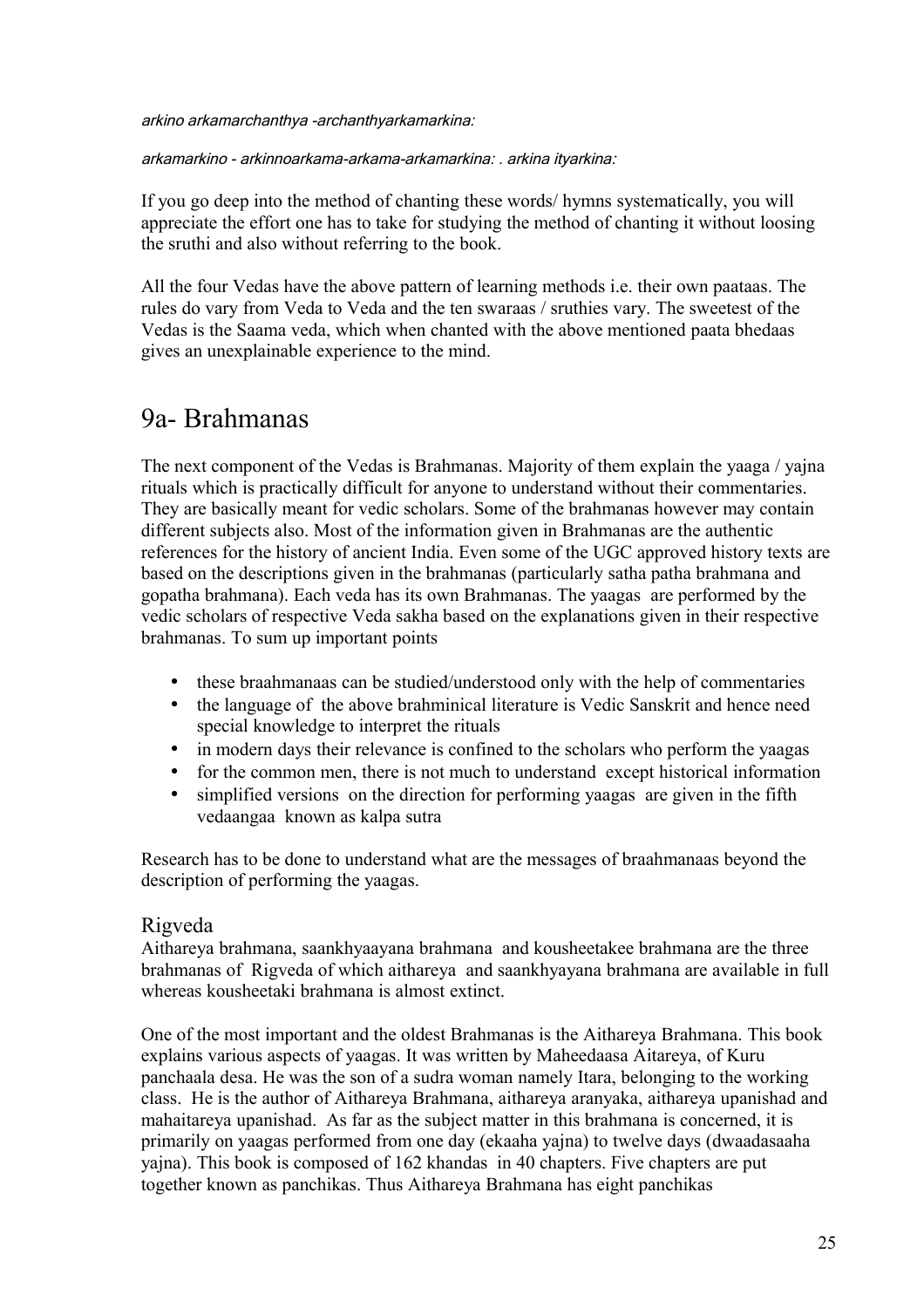They describe various aspects of the yaaga like the yaagasaala, its dimensions, fire altar, the cleaning and purification (suddhi karma) to be performed, reception to be given to the yaaga dravyas (materials for yaagas) and to the priests, the vedic names, quality, qualification and the role of the priests who are performing the yaagas, significance of the names of specific mantras, specific rituals to be performed each day, the materials to be used, receiving the soma latha for the soma rasa, praayaschitta to be performed for omissions and errors, the role of the king in yaagas, the coronation done after the yaagas, the simhasana arohanam performed, the crowning rituals done by the priests, qualification of the king described by narrating the examples of ideal kings like Bharatha and Janamejaya, the pledge / oath taken by the king, raja purohita and ministers, their qualities and qualifications and so on. Without a commentary (vyaakhyaana) understanding the contents of Aithareya Brahmana is not easy. However major part of this book is not relevant for the common man because it describes mainly yaagas. To some extent it may be of historical importance for the academicians and history students.

The second Brahmana book of Rigveda is known as Saankhyayana Brahmana written many thousand years ago by Maharshi Saankhyaayana in 30 chapters. The yaagas performed by the Vedic scholars belonging to saankhyaayana Rigveda saakha are described in this book. Many descriptions of Aitareya brahmana are as such repeated in the Saankhyayana Brahmana also. It is said that this book is also known as Kousheetakee Brahmana which has minor difference in presenting the yaaga descriptions. Kousheethakee brahmana might have been written with minor modification by Maharshi Kousheetakee.

### Yajurveda

Most important among the brahmanas of vedic literature is sathapatha brahmana. It is so called because it has hundred chapters. The sathapatha brahmana has two versions / recensions. One having 100 chapters belonging to Sukla Yajurveda and another having 104 chapters, belonging to Krishna Yajurveda. When it is systematically analyzed, one can get extensive information on the ancient history of India. In fact many Indian history books quote a lot from this brahmana text.

The 14 kaandas or sections of sathapatha brahmana are known as haviryajnam, ekapaadika, advaram, grahanamam, savam, ushasambharanam, hasthighatam, chiti, samchiti, agnirahasyam, ashtaadhyaayee, madhyamam, asvamedham and bruhadaaranyakam.

All these 14 kaandas have been classified into 438 brahmanas which are further divined into 7624 khandikas. There are 24,000 slokas (stanzas ) using 768000 letters. (on the other hand Rigveda has only 10552 Riks / stanzas written using 397265 letters). Thus Satha patha brahmana is almost double in size compared to Rigveda. It is said that this book might have been composed around 3000 BC or so by Yajnavalkya Maharshi. This book is unique among the vedic literature because it is systematically composed using refined Sanskrit with all perfection. There may not be more than a few hundred people in the world who would have gone through the text. It's English translation is also available, which is a treasury of knowledge on ancient India, for the common man. The book has another recension known as kaanwa Sathapatha brahmana, belonging to the Kanwa sakha of Yajurveda. Probably the scholars belonging to the Kanwa sakha of Yajurveda might have added some more information to the former and might have rewritten the Sathapatha brahmana in 104 chapters. In Kanwa Sathapatha brahmana has 17 kandas which are distributed in 104 chapters. These many chapters are subdivided into 435 brahmanas and again subdivided into 6808 khandikaas. The number of kandas, chapters and khandikas has variation from the other Sathapatha brahmana. It is also said that Kanwa Sathapatha brahmana has better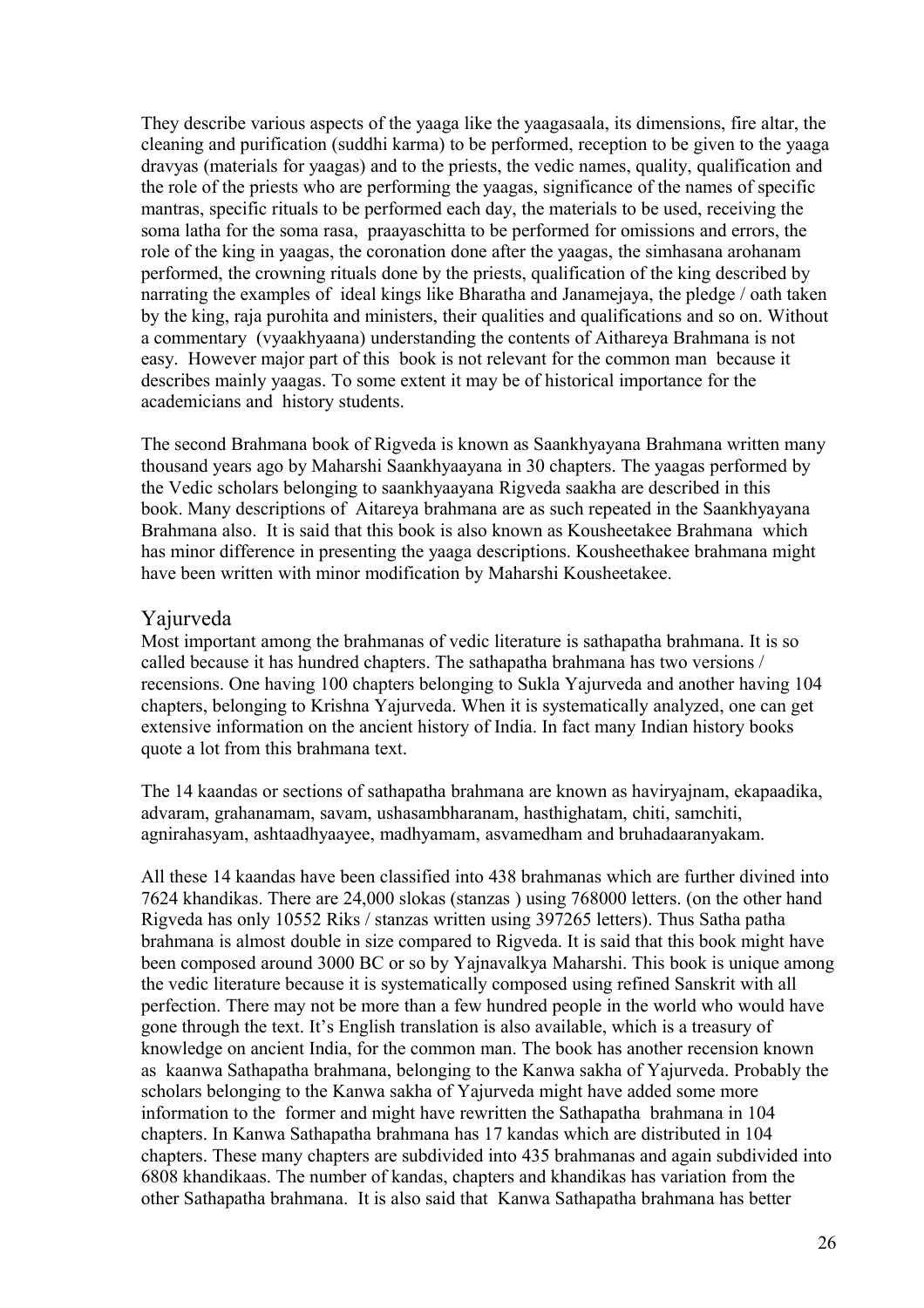clarity in subject presentation.

Kanwa Sathapatha brahmana has detailed descriptions of regions like Kosala, Kurupanchala Desa, Videha, Ayodhya, Mithila, and so on. It includes the history of many kings and kingdoms. What we know about Buddhism and Buddha has come from Sathapatha brahmana. We can also get the historical perspectives of the scientific and technological knowledge that existed then. Many stories like those of Dushyantha, Bharatha, Purooravas, Urvasi and so on are part of this book.

Thaithireeya brahmana of the Thaithireeya sakha of the Krishna Yajurveda has 24 chapters subdivided into prapaatakas and further divided in anuvaakaas. At the end come Thaithireeya aaranyaka and then the three major Upanishads known as Thaithireeya, Mahanaaraayana and Yaajnikee which give the essence of the Indian philosophy.

Maithrayaneeya brahmana, belongs to the Maithrayaneeya sakha of Yajurveda and it is not now available as full text. Similarly at the end of Maithraayaneeya brahmana comes the Maithraayaneeya aaranyaka and as a continuation of this comes the Maithraayaneeya Upanishad.

## 9b- Brahmanas *(continued)*

#### Sama Veda

There are eleven brahmanas in the Sama Veda. They are Thaandya brahmana, Jaimineeya brahmana, Upanishad brahmana, Devathaadhyaaya brahmana, Jaimineeyopanishad brahmana, Samhithopanishad brahmana Vamsabrahmana Aarsheya brahmana, Shadvimsa brahmana, Saamavidhaana brahmana and Chandogya brahmana.

Thandya brahmana is also known as panchavimsath (means 25) brahmana because it has 25 chapters. It is connected with the Kouthuma sakha of the Sama Veda. Each chapter of this massive brahmana has again been subdivided into khandas. This brahmana has elaborate explanations on all the type of yaagas performed by the vedic scholars belonging to the samaveda saakha. Here, various musical aspects of the samaveda are also given. More importance is given for their chanting in yaaga saala, as it is presumed that Vedic deities enjoy it. That is known as saama gaana aalaapanam in yaga sala. The tones, ragas, and chanting methods are entirely different during the yaaga performance. It is something unimaginable for anyone who has not hitherto heard such chanting.

This brahmana gives in detail the saama gaana chanting methods by the udgaata priests in yaagas. Udgaata word means those who are singing in a glorious way in yaaga saala. The priests coming under udgata group are known, in yaaga saala as prasthothaa, pratihantaa and subrahmanya. Those who are coming under the advaryu class of priests who perform major rituals of yaagas are advaryu, pratiprasthothaa, neshtri and unneti priests. Those who are coming under the hotru class of priests who also perform yaaga rituals with advaryu group priests are known as hota, maithraavaruna, acchavaaka and graavastut. The priests coming under the brahma class of priests who guide the whole yaaga karma are brahmanaachaamsi, agneedran and potha. Their roles are very specifically given in the Thaandya brahmana.

The next brahmana of sama veda is Jaimineeya brahmana which has three kaandas and each kaanda has further been subdivided into khandas. In these three kaandas various yaagas are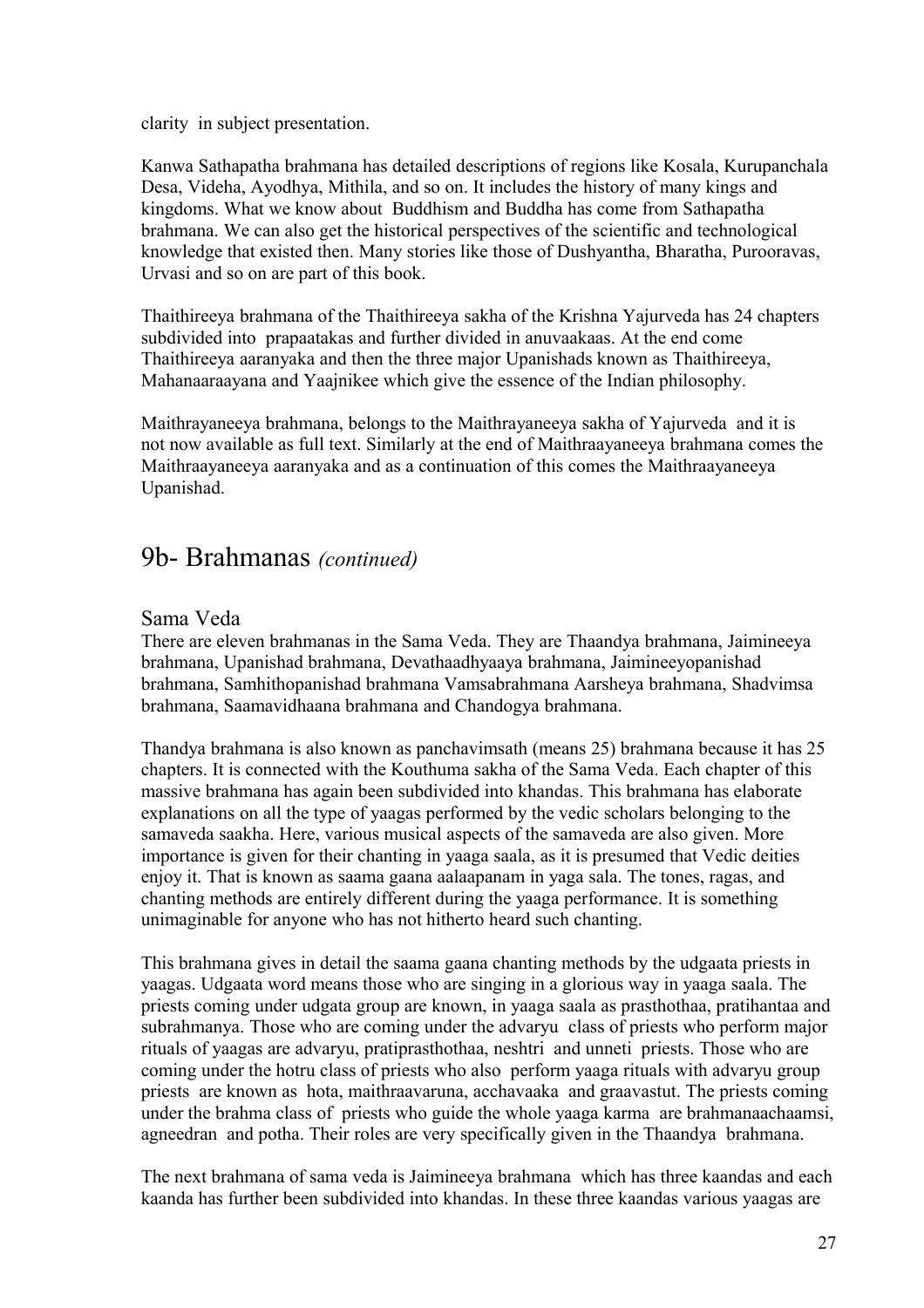#### explained.

Upanishad brahmana is the third brahmana of Saama Veda which is said to be the part of the Jaimeeneeya brahmana itself and hence sometimes it is called Jaimineeyopanishad brahmana also. Unlike other brahmana texts, this book deals with the philosophical aspects like mantras and Rishi parampara. The clan of two great Rishi families are given in this book and also the greatness of the gaayatri mantra. As a continuation of this brahmana comes the Kenopanishad one among the major ten upanishads

Devathaadyaaya brahmana is the 4th brahmana of Sama Veda which has four khandas. Major part of this brahmana explains the vedic deities and their adoration given as samaveda sthuthy. It also gives the prosody / chandas of the Veda mantras. The sama gaana connected with the vedic deities like agni, indra, parajaapati, soma, varuna, twashtaa, aangeeras, pooshan etc are known as saraswatha saamam, indraagnisaamam, vasu-rudra-aadityasaamam and so on. The mother and father of each saama gaana are also explained which in Sanskrit is known maathru sthaana and pithru sthaana. Similarly there are prajaapati sthaana and devathaa sthaana for each saama Veda gaana (songs)

Jaimineeyopanishad brahmana: it is said that this brahmana is not the same as the above mentioned Jaimineeyoopanishad brahmana by some scholars. May be that there is yet another brahmana in this name which differs from the above brahmana mentioned in the earlier paragraph. This brahmana has three chapters which explain the upanishadic subjects only.

Samhitopaniahd brahmana belonging to Sama Veda explains mainly the samaveda manthra /samhitha (text). Nothing connected with the yaagas are explained in this brahmana, and hence it is unique in its contents. There are five khandas /parts in this brahmana each khanda gives deep information on the philosophical aspects of sabda, Veda, sruti, raaga, gaana, samhita, upaasana of sama Veda and so on. The second khanda gives the rules of chanting sama Veda where srutis like sthobham, anuloma-pratiloma swaras, repha sandhi, uddattha, anudaattha, roha, abhigeeta, visarga,upagrahaa, hraswa, deergha, prasthaava varnaas, vyanjanaas are explained. The next khanda explains the qualities and qualifications of the teacher and students and the method of learning sama Veda under a scholarly guru. Fourth khandas explain about the daana (offering) materials to others and the merits of giving materials to poor /needy / and so on.

Vamsa brahmana is the Sixth brahmana of samaveda which also does not give explanations about yaagas. But it explains in three small khandas the names of the Rishies as their parampara/ hierarchical order. One set of example is given here. The hierarchy in this case is

sivadatta-gaargya- draahyaayana- nigada -paanavalkya- girisarama- mitravarchassupratheetha-bruhaspati- bhavatraatha- saakaraakshya- sravanadata- kouhala- susaaradasaalankaayana-oupamanya- bhaanumatha- aanandaja- saama-madakaara- susravavaarshaganya-keturvaabhya- sunnetha and so on in that order from one generation to next.

These types of vamsaa paramparas are given in this brahmana. In the next two chapters also similar explanations on the vamsa parampara are given specifically from generation to generation for about fifty generations or even more. If we assume the life of each generation to be thirty years then fifty generations should account for around one thousand five hundred years!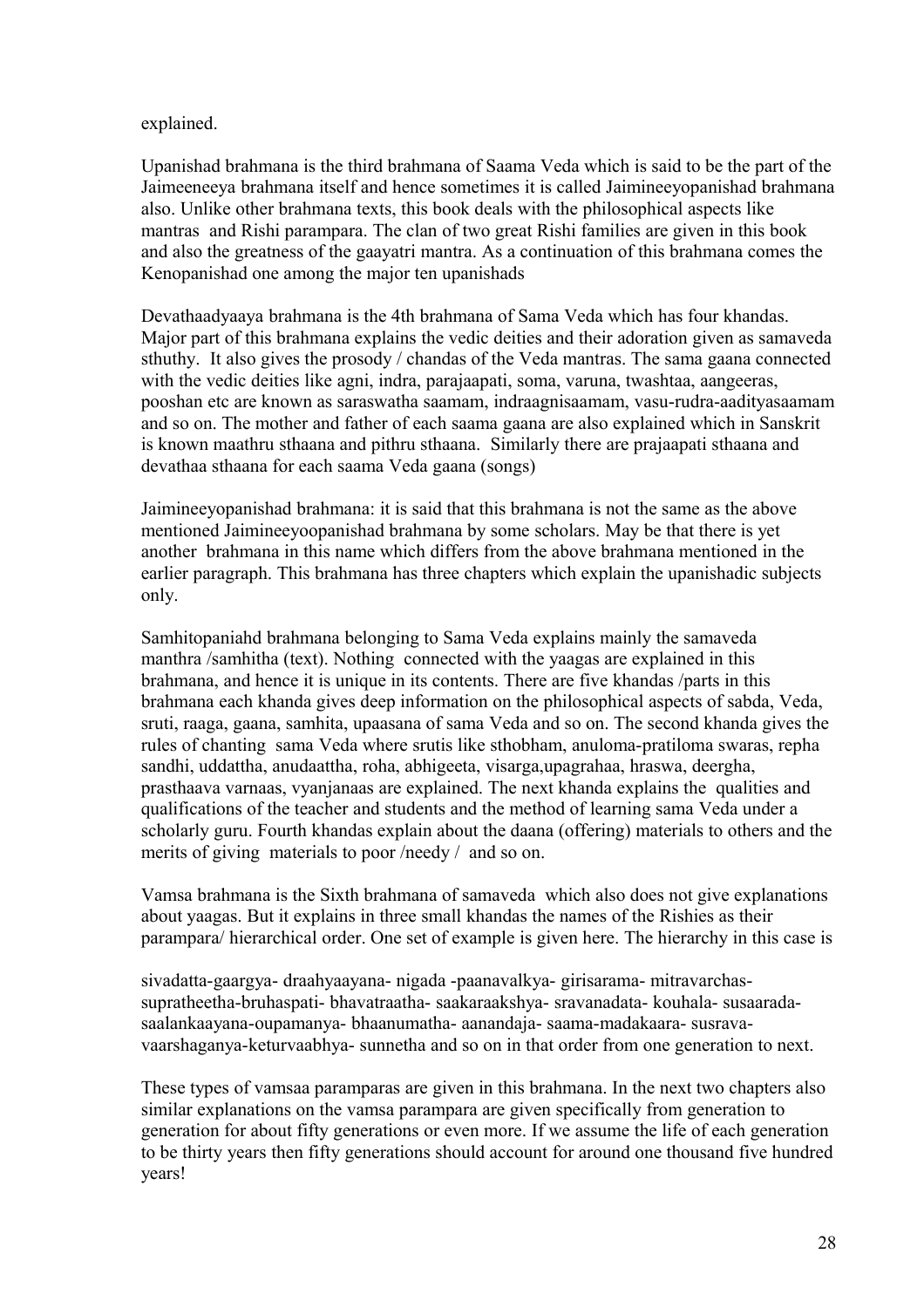## 9c- Brahmanas *(continued)*

#### Sama Veda (contd)

Arsheya brahmana is associated with sama Veda and there are two Arsheya brahmanas one is associated with Kouthumeeya sama Veda saakha and the other connected with Jaimineeya sakha. Both have many lines and messages in common, still they are two books with same name. There are five chapters which are further divided into khandas in this book. All the chapters give the descriptions of sama ganas connected with various vedic deities like Agni, Indra, and so on. It gives the mantras to be chanted as ooha gaanas, oohya gaanas, gramageya gaanas and aranyageya gaanas.

The next brahmana is shadvimsa brahmana. The word shad vimsa means 26th . It shows that this brahmana may be a separate one but a continuation of the pancha vimsa brahmana. It may be the 26th part of the pancha vimsa brahmana. There are five chapters in the shad vimsa brahmana. Unusually interesting and important descriptions of the sama gaana mantras are described in this book, which are connected with various yaagas and yajnas. Some of the great and very interesting sama gaana mantras are known as thrivrushasthoma, panchadasasthoma, sapthadasastghoma and so on. There are also descriptions connected with the origin of various mantras and deities in the sama Veda.

Samavidhaana brahmana is also connected with sama Veda which is unique among all the vedic literature. *This is the only book describing the yaagas and rituals connected with the soul leaving the body after death.* In short this brahmana gives the rituals connected the bhootha pretha moksha.

The last and important brahmana of Saama Veda is chaandogya brahmana having ten prapaatakas. This is said to be the last part of thaandya maha brahmana. *The first two prapaatakas of this brahmana describe the rituals to be performed by the family members, known as the Gruhastha karmas /acharas.* All other braahmanaas described hitherto, generally give the description of yaagas and yajnaas, but this is the only brahmana which gives a different subject, in the first part. The remaining eight prapaatakas / parts are the famous Upanishad known as the Chaandogya Upanishad. In the first two parts known as gruhastha karma part the rituals connected with the spiritual and ritual aspects of the marriage are described. Then the shodsa karmas (samskaraas/sacraments) like garbhaadhaana, pumsavana, seemanthonnayana, jaatha karma of the newly born baby, choodaakarna, nishkramana, upanayana etc of the baby are described in detail. In the second part the yaagas / rituals connected with the prosperity of the family are described. The gruhastha karmas mentioned above in two parts are also described in detail in the 268 sutras (messages) of Gobila gruhya sootra and ghaadira gruhyasutra. Since this brahmana was written earlier to the other gruhya sutras, it may be more appropriate to say that these 268 mantras of the of chaandogya Upanishad are also reproduced in the two gruhyasutras.

The remaining eight parts of this brahmana are the Chaandogya Upanishad which we shall be describing in detail when we discuss the Upanishads. Here, the order of arrangement of the books is Veda, brahmana and Upanishad. Same is applicable for Atharva Veda also. However for Rig Veda and Yajurveda the order is Veda, Brahmana, Aaranyaka and Upanishad. The aaranyaka subjects are given in the braahmanaas book itself and hence no separate aaranyaka is available for them. It is interesting to note that all these books are written, classified, described and presented in a very systematic method. None will get any confusion provided he/she knows from where he starts the learning process.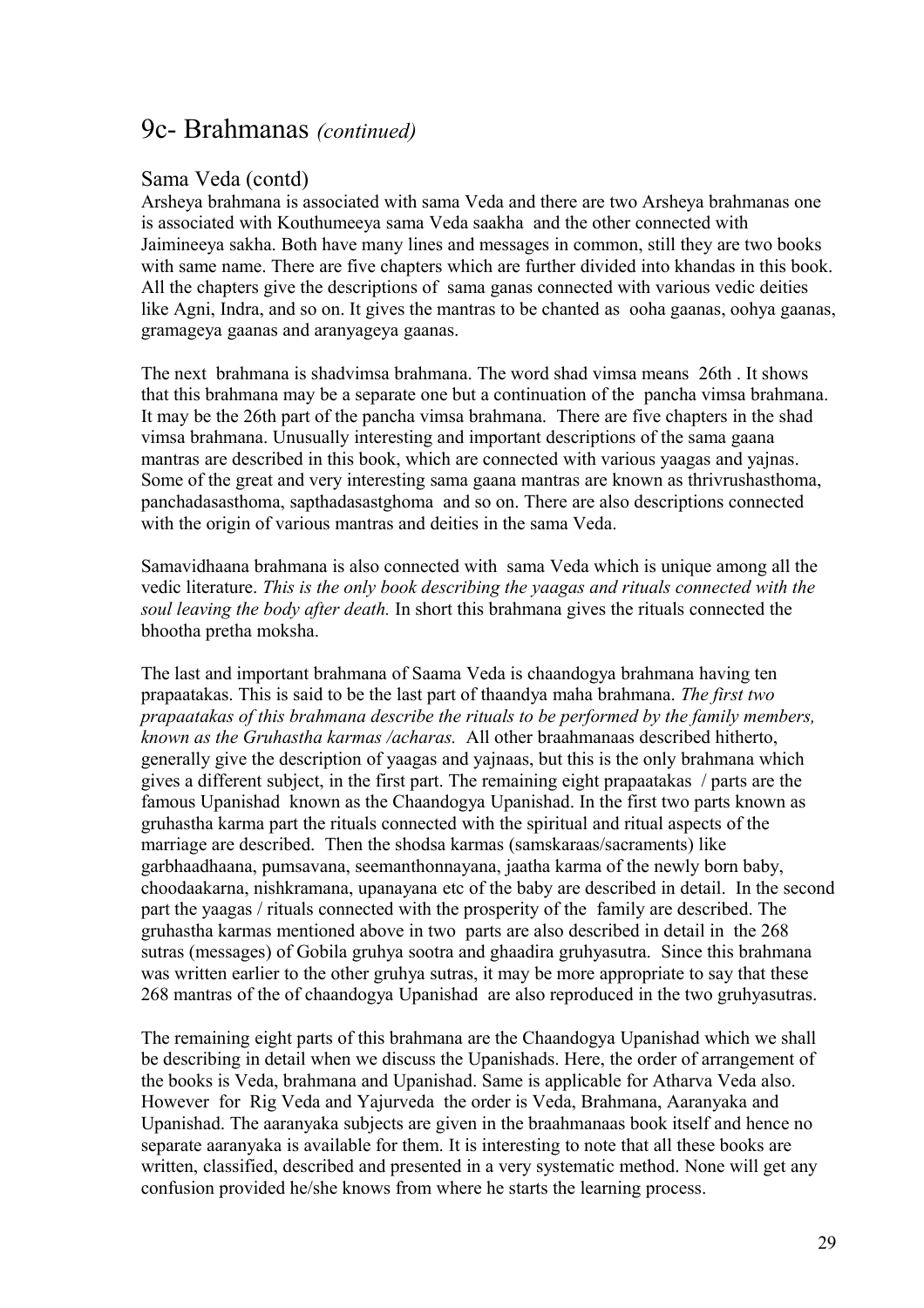### Atharva Veda

Subject matter wise the Gopatha Brahmana) may not be useful or very relevant for the 21st century, but *its contents throw light on the great scientific, technological, spiritual, psychological, social, geographical, (and so on) aspects of ancient India.* No other ancient book can be cited which gives such authentic information and references on ancient India (of course satha patha brahmana does this to a great extent). *For those who are searching for information on ancient India, this book is a unique source and is often quoted in many texts.*

Gopatha Brahmana is the only brahmana connected with Atharva Veda. It is perfectly organized in content and literary beauty. Gopatha word is said to have the meaning guptha = deep / secret and it also is said to have another meaning following the footsteps of Veda ( Go means Vedas and patha means footsteps/ pathways). So gopatha means the footsteps of Vedas. It is as big as Rigveda and almost similar in size with the sathapatha brahmana. It has been divided into two parts. In the first part there are five prapaatakas which are known as poorva brahmana and in the second part there are six prapatakaas which are known as uttara brahmana.

In the first part the greatness of Atharva Veda and that of the Atharva vedic Rishies have been explained. The method of learning and teaching Atharva Veda and practicing the messages of this veda are also given in the first few prapaatakas of the poorva brahmana. These prapaatakas are further divided into kaandas. As mentioned in other brahmanas, the rituals and customs connected with the Yaagaas and yajnaas are also explained in detail. In the same way yaagas and yajnaas are explained in the second part also ( uttara brahmana). Every aspect connected with social, psychological, spiritual and anthropological ..of the yajnaa are included in the explanation in Gopatha brahmana. A variety of great yaagas performed in our itihasas are explained in this book like putra kameshti, vaajapeya, aswamedha, pasu bandha etc.

## 10. Aranyakas

In the Brahmanas the subject matter was kamyeshties which are meant for prosperity, wealth, power, and so on. In short these yaagas and yajnaas are for making life happy and prosperous for the family members, kings, village heads and also for great or rich men. But the next branch of Indian knowledge in Vedas is known as Aaranyakaas which describe how a retired person should lead his life in order to attain moksha or liberation.

Aaranyaka means 'that which is connected with forest'. They cover rituals which are to be performed by those who are going to vaana prastha after giving up the family life and handing over the responsibility of the family to the grown up children. While living in forest, many rituals are to be performed with the available materials in the forest. These rituals are not for name, fame or prosperity. They are meant for leaving the life happily (moksha) without any bondage. Hence they are known as moksheshti, the yaagas which lead for moksha or detachment. Here comes a discussion of various topics like philosophy, bondage or attachment, jnaana, bhakti, karma, dharma, Vedas, Upanishads, psychology, divinity, ultimate and relative truths, sensory organs, functional organs etc., associated with our life. These subjects are the part and parcel of Indian philosophy and hence lead to upanishadic knowledge through aaranyaka texts.

There are Rigvedic and Yajurvedic Aranyakaas. No Aaranyakas exist for Sama Veda and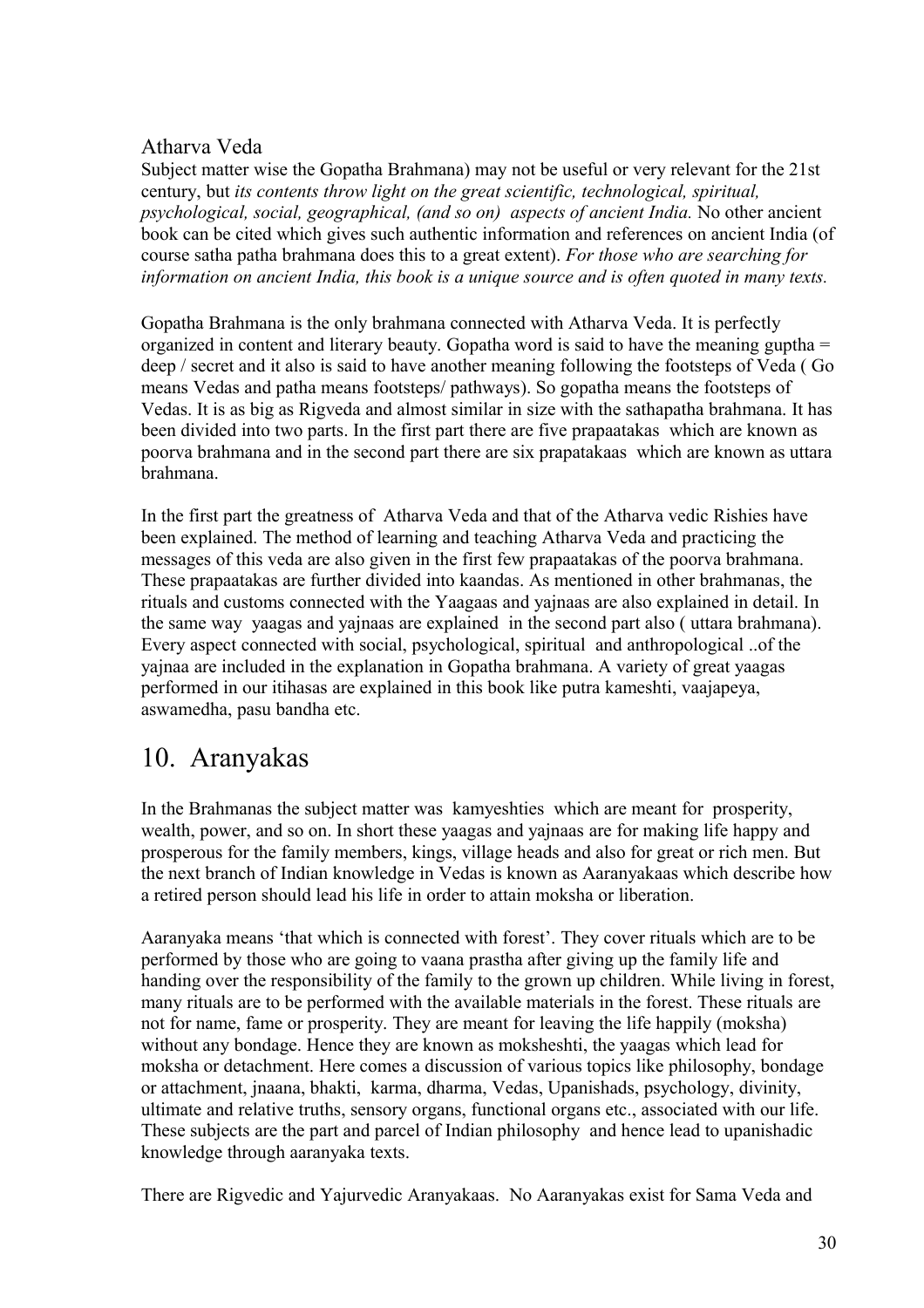Atharva Veda. However the subject of aaranyaka is dealt in the last part of many of the brahmanas of samaveda and also in the Gopatha brahmana of atharvaveda.

Rigvedeeya aaranyakas are aithareya aaranyaka and kousheetakee aaranyaka, Yajurvedeeya aaranyakas are maithraayaneeya aaranyaka and Thaithireeya aaranyaka. For the modern man, the aranyakas do not have much relevance, in the day to day life as they are meant for vaanaprasthaasrami and almost all the subject matters deal with yaagas. Still we are presenting the abstract of the aaranyakas exclusively for getting an outline of such type of literature, existing as a part of Vedas.

In the first part of this aranyaka at the end of the Aithareya aranyaka comes the Aithareya Upanishad, mahaitareya Upanishad and Bahvrucha Upanishad. In the second part of the Aithareya aranyaka comes the samhitopanishad. All the subject matters in this aranyaka, as mentioned earlier are connected with philosophy of life and moksha. Even few stories also appear here and there to inform the significance of the philosophical approach in our day to day life. In the Kousheetakee aranyaka too major part of the explanations are connected with the spirituality and philosophy. Out of the 15 chapters in this Upanishads, 3 to 6 chapters are known as kousheetakee Upanishad. Rest of the Upanishad discusses about the philosophy. Very specifically speaking one can see an unusual subject in the 13th to 15th chapter of this book. They discuss about rain, lightening, celestial bodies and their rising and setting, etc.

Next we enter into the yajurvedeeya aranyaka. There are no aranyakas for the Sukla yajurveda. Maithraayaneeya aranyaka and thaithireeya aranyka are the two aranykas for the Krishna yajurveda. In the former, the first part discusses about the significance of the spiritual and sanyasa life by narrating the story of King Bruhadratha, who gave up all his belonging and country and went for sanyasa and attained moksha. The discussion between King Bruhadratha and Suni Sakaayana given in this book will be interesting for philosophy students. In the end of this aranyaka comes the maithraayaneeya Upanishad and maithreyee Upanishad. Thaithireeya aranyka has almost full description of havans and sacrificial rituals to be performed by a vaanaprastee. Thaithireeya upanishad is the part of the thaithireeya aranyaka.

## 11. Upanishads

Now we are entering into the subject of Upanishads. Like several Geetas there are many Upanishads. It is said that now there are more than 600 Upanishads. Some of them are very recent like Ramakrishnopanishad, Sai Upanishad, Kraistavopanishad, Alla Upanishad and so on! But the classical Upanishads are 108 as recorded in other literature like Mukthiko Upanishad itself and here we are concerned only with them

Upanishad means accompanying nearer: *upa* means nearer and *nishad* leading or accompanying. Nearer means closer to the ultimate truth and reality. Since this branch of Vedic literature comes at the end of Vedic literature, we say Upanishads are Vedantas which means the *antham* of Vedas (end of Vedas) . There are 10 Upanishads for Rig Veda, 19 for Sukla Yajurveda, 32 for Krishna Yajurveda, 16 for Sama veda and 31 for Atharva Veda.

### The 108 Vedic Upanishads

We reproduce here the list of 108 classical Upanishads. The dashopanishads in this list are highlighted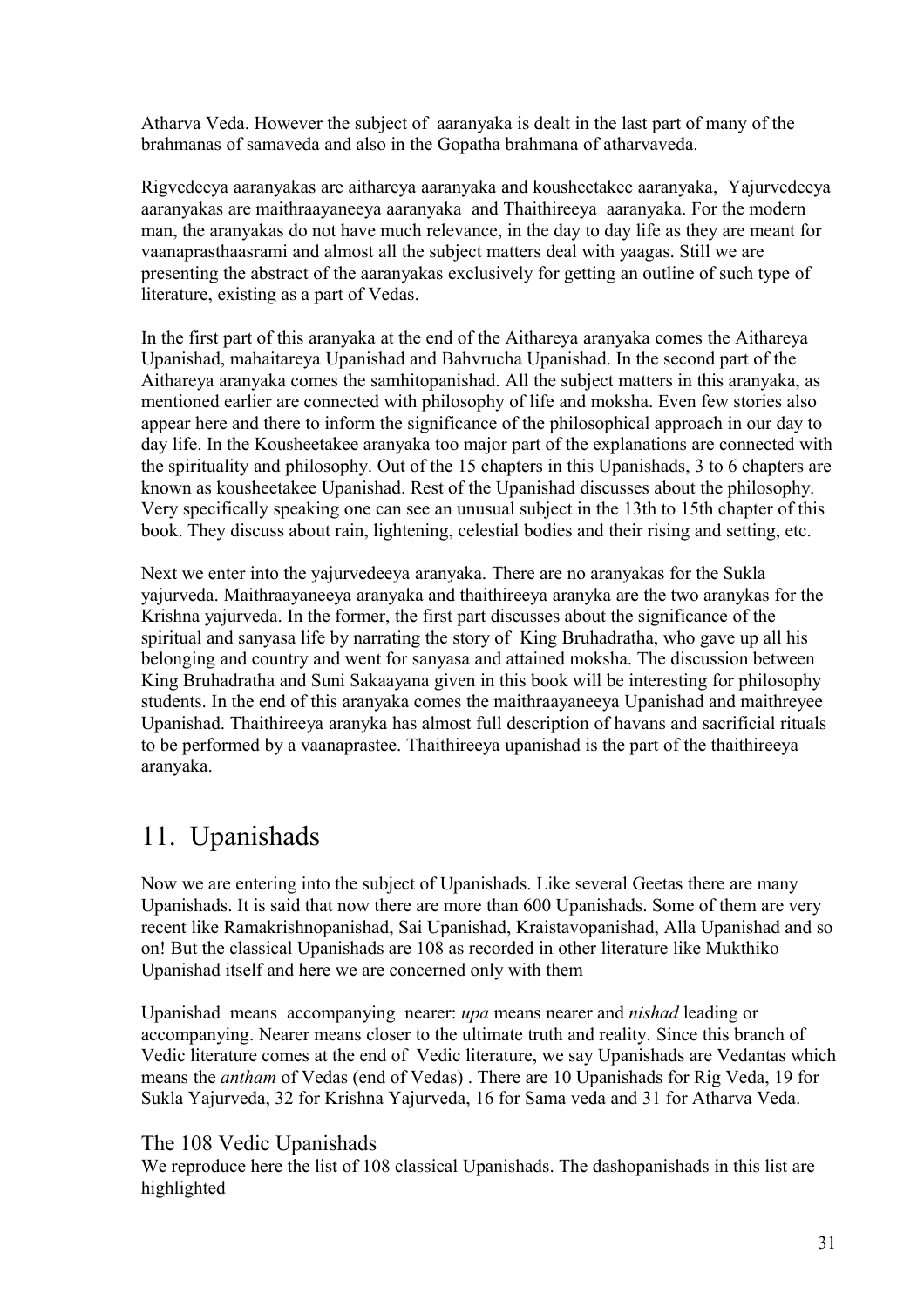*Rigvedeeya*: Aaithareya, Kousheethakee, Naada Bindu, Aathma Bhodha, Nirvaana, Mulgala, Akshamaalika, Tripura, Soubhaagya Lakshmi, Bahvrucha. (Total Ten)

*Sukla Yajurvedeeya*: Eesaavasya, Bruhadaaranyaka, Hamsa, Parama Hamsa, Subaala, Manthrika, Thrisikhi Braahmana, Niraalamba, Mandala Braahmana, Advaya, Thaaraka, Bhikshuka, Adhyaathma, Muktika, Thaaraasara, Yajnavalkya,S'aatyaayana, Thuriyaatheetha Avadhootha (Total Eighteen)

*Krishna Yajurvedeeya*: Katha, Thaithireeya, Brahma, Kaivalya, Swethaaswethara, Garbha, Mahanaaraayana, Amruthabindu, Amruthanaada, Kaalaagnirudra, Kshurika, Sarvasaara, Sukarahasya, Thejobindu, Dhyaana Bindu, Brahmavidya, Yogathathwa, Dakshinaamoorthy, Skanda, Saareerika, Yogasikha, Ekaakshara, Akshi, Avadhootha, Katarudra, Rudrahrudaya, Panchabrahma, Praanaagni Hotra, Varaaha, Yogakundalini, Kalisantharana, Saraswathee Rahasya (Total Thirty Two)

*Saamavedeeya*: Kena, Chaandokhya, Aarunee, Maithraayanee, Maithreyee, Vajrasoochika, Yogachoodaamony, Vasudeva, Mahopanishad, Sanyaasa, Avyakta, Kundika, Saavitri, Jaabaala, Darsana, Rudraaksha Jaabaala (Sixteen)

*Atharvavedeeya*: Prasna, Mundaka, Maandukya, Atharvas'ira, Atharvas'ikha, Bruhadjaabaala,, Seetha, S'arabha, Mahaanarayana, Raamarahasya, Ramathaapini, S'aandilya, Paramahamsa, Annapoorna, Soorya, Aathma, Paas'upatha, Parabrahma, Thripurathaapini, Devi, Bhaavana, Bhasma, Ganapati, Mahaavakya, Gopalathaapini, Sreekrishna, Hayagreeva, Datthathreya, Garuda, Narasimhapoorva Thaapini, Narasimha Uttara Thapini, Naarada Parivraajaka (Thirty Two)

#### Dashopanishads

Out of 108 Upanishads the most important are 10 Upanishads which are known as Dashopanishads. These Upanishads became the most important ones, as these were the ten Upanishads for which Adi Shankara wrote commentaries. Generally if one reads these, the Vedantic concepts of Atman and Brahman, Jagat and Viswam, and their inter-relationships become clear

- a. Aitareya Upanishad of Rigveda.
- b. Ishavasya Upanishad of Yajurveda.
- c. Kathopanishad of Yajurveda.
- d. Taittiriya Upanishad of Yajurveda.
- e. Brihadaranyaka Upanishad of Yajurveda.
- f. Kenopanishad of Samaveda.
- g. Chhandogya Upanishad of Samaveda.
- h. Prashnopanishad of Atharvaveda.
- i. Mundakopanishad of Atharvaveda.